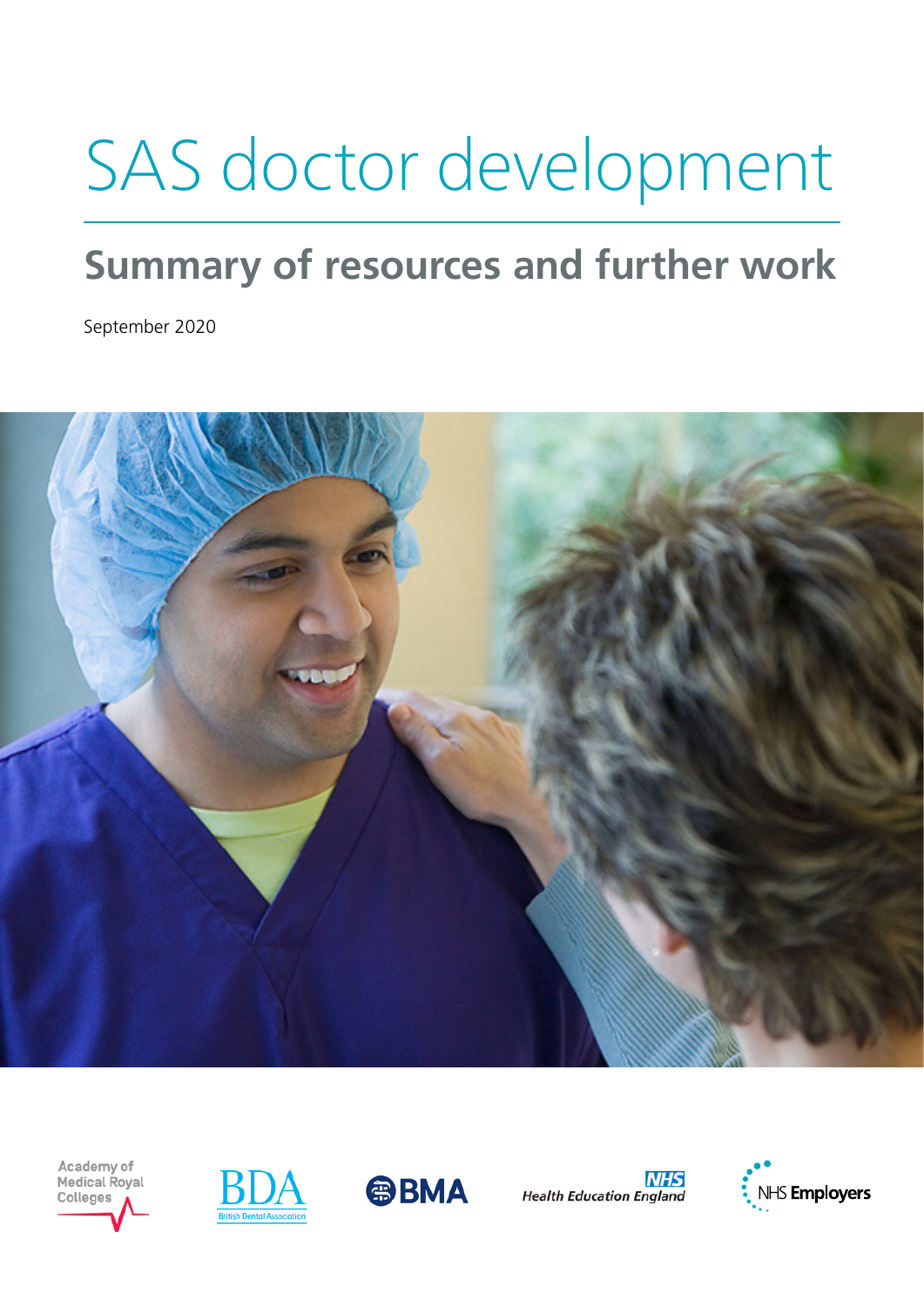## Contents

| Introduction                                                  | 3  |
|---------------------------------------------------------------|----|
| Background                                                    | 4  |
| <b>SAS Charters</b>                                           | 5  |
| Job planning                                                  | 5  |
| Continuing professional development                           | 6  |
| Autonomy                                                      | 8  |
| Certificate of eligibility for specialist registration (CESR) | 9  |
| Routes to CESR                                                |    |
| <b>Extended roles</b>                                         | 10 |
| Educational and clinical supervision                          |    |
| Management roles                                              |    |
| Appraisal roles                                               |    |
| Induction roles                                               |    |
| Guardians of safe working hours roles                         |    |
| Coding / tariffs for clinical activity                        | 14 |
| Contract / progression                                        | 16 |
| Credentialing                                                 | 16 |
| Defining the SAS grade                                        | 17 |
| Commitment                                                    | 18 |

| <b>Actions for NHS boards</b>                    |    |
|--------------------------------------------------|----|
| Actions for medical directors                    |    |
| <b>Actions for SAS doctors</b>                   | フマ |
| Actions for medical staffing and human resources | 75 |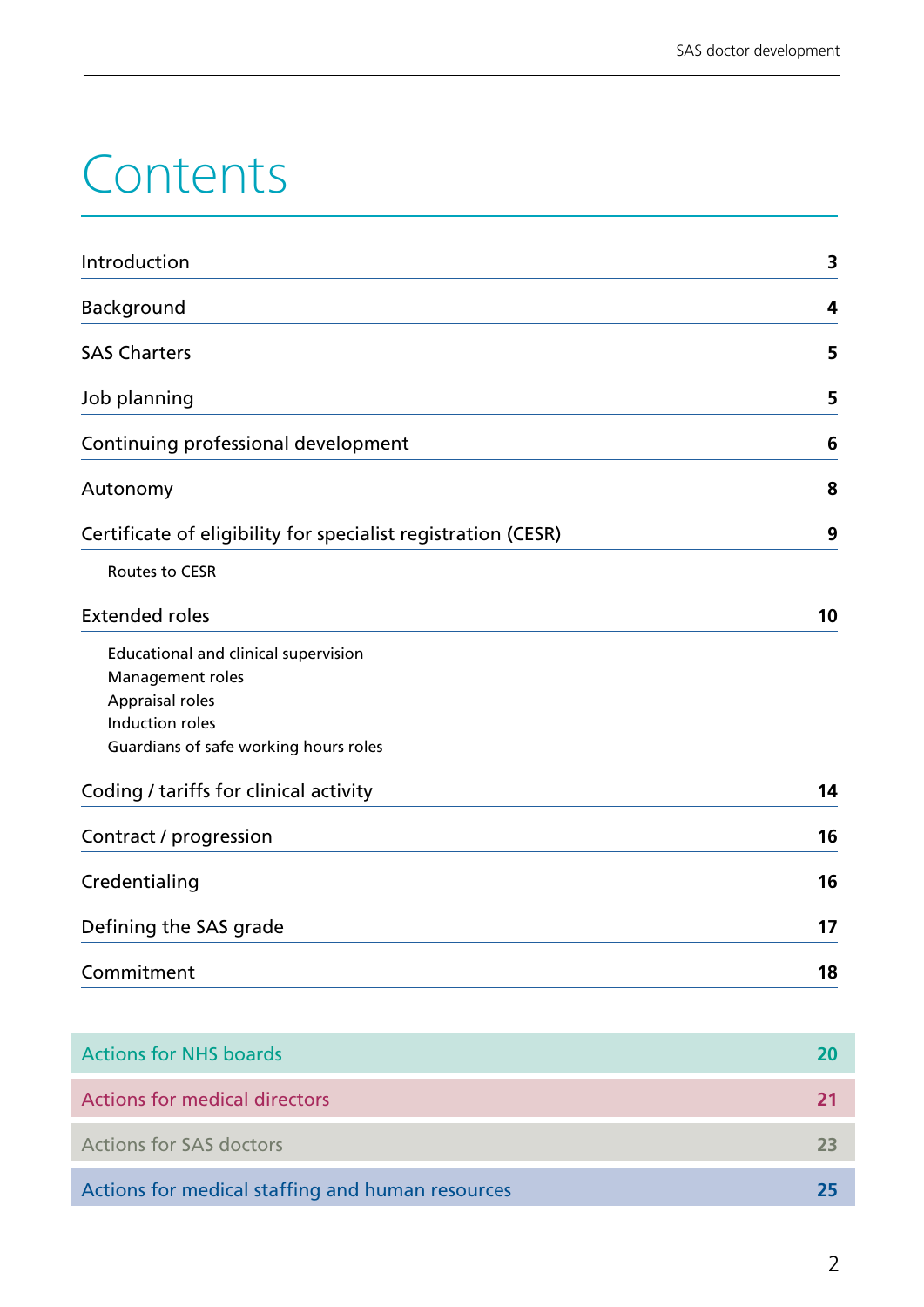## Introduction

Sustaining good quality services to patients requires doctors to be up to date and fit to practise. The personal development needs of doctors are a vital part of that.

The British Medical Association (BMA), British Dental Association (BDA), Health Education England (HEE), the Academy of Medical Royal Colleges (the Academy) and NHS Employers have worked together to produce this guidance on the development of specialty and associate specialist (SAS) doctors and dentists in the NHS in England to help ensure that this important group of doctors are helped to remain fit to practise and develop in their careers. This guidance was originally published in 2017 and updated in 2020.

This guide describes actions that can be taken to ensure that best practice is applied in the development of all SAS doctors and how different groups can work together to ensure best practice is consistently applied.

It is useful and appropriate to anyone involved in the development of SAS doctors, such as employers, medical royal colleges, HEE, the General Medical Council, consultants, and SAS doctors themselves. Specific sections are targeted at:

- NHS boards
- medical directors
- SAS clinicians
- medical staffing and human resources teams.

The principles set out can also be applied to dentists working in the SAS grades and other doctors who are not in training, for example locally employed (LE) doctors. We have used the term 'SAS doctors' in this document although it also applies to this wider group which includes dentists. In applying the principles to a broader group of doctors, appropriate funding arrangements will need to be made in addition to the existing ring-fenced fund for SAS doctors.

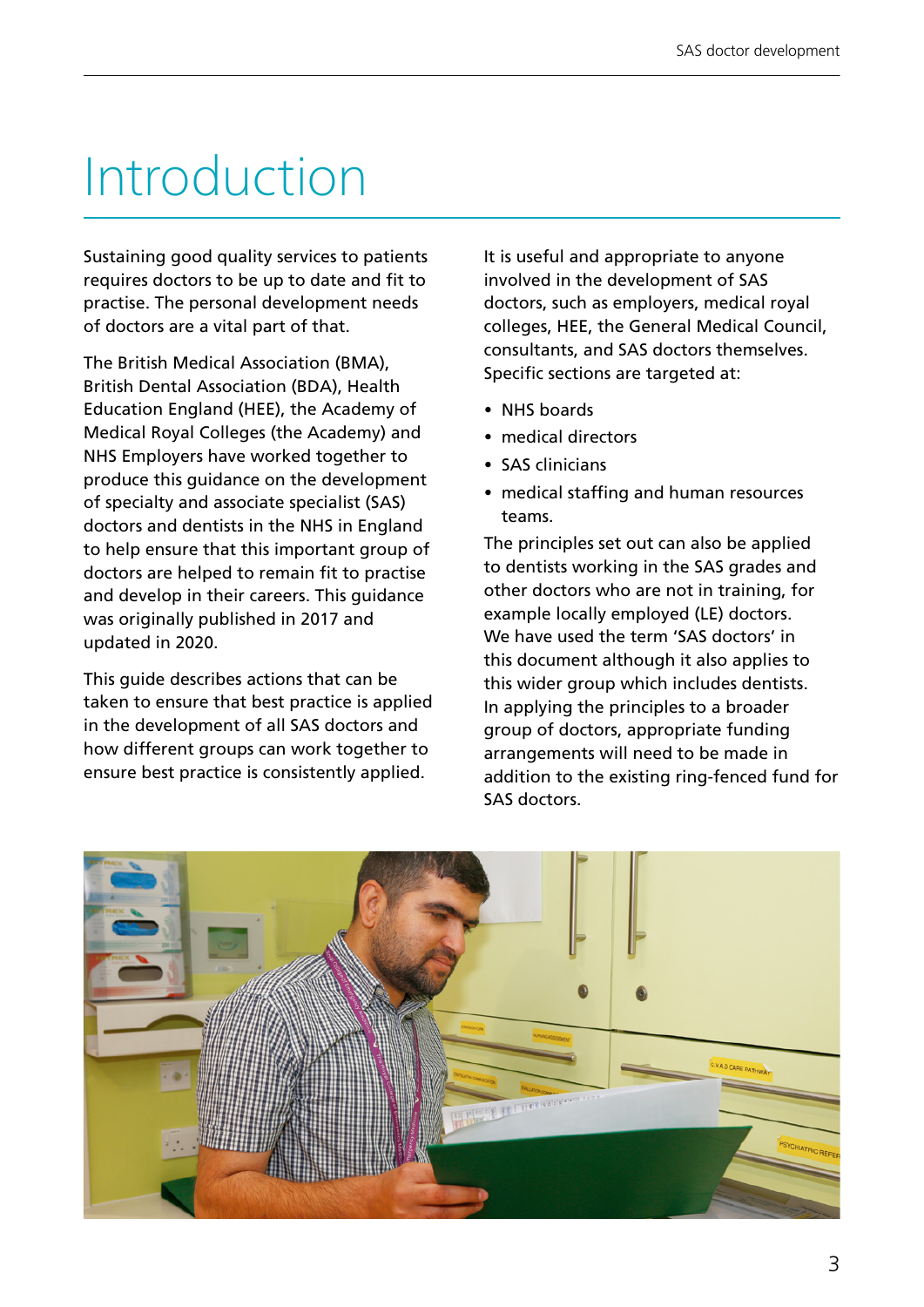## Background

SAS doctors are a diverse group with a wide range of skills, experience, and specialties. They work as staff grade doctors, associate specialists, specialty doctors, hospital practitioners, clinical assistants, senior clinical medical officers, and clinical medical officers.

Ensuring that SAS doctors receive effective development will benefit patients, employers, and doctors. Good patient experience is strongly associated with a motivated and engaged workforce where every individual has the opportunity to work at their full potential. Investing in development is a step to achieving this, and will mean that doctors are better equipped to meet the needs of the service and improve patient care.

For SAS doctor development to succeed, it is important that they receive effective annual appraisal, revalidation every five years, study leave, and mutually agreed job plans which include appropriate supporting professional activity (SPA) time.

NHS Employers has produced guidance for employers on [improving SAS appraisal](http://www.nhsemployers.org/~/media/Employers/Publications/improving-sas-appraisal.pdf). This includes practical advice based on feedback, ideas and experience from SAS doctors themselves. It also sets out the steps that employers can take to acknowledge and develop SAS doctors' skills.

The HEE and NHS Improvement guidance [Maximising the Potential: essential](https://www.hee.nhs.uk/sites/default/files/documents/SAS_Report_Web.pdf)  [measures to support SAS doctors](https://www.hee.nhs.uk/sites/default/files/documents/SAS_Report_Web.pdf) sets out how the NHS can better recognise and support SAS doctors to continue to deliver high quality patient care. It includes 11 recommendations for national partners on issues such as developing an improved SAS doctor data set, supporting implementation of the SAS Charter, and raising awareness of induction and revalidation guidance.

Maximising the Potential also tasks HEE and NHS provider organisations with ensuring that SAS doctors are offered development opportunities linked to service need, their experience and career aspirations. This updated SAS development guide aims to set out in more detail the ways in which employers can help to meet this commitment. HEE, with partners, will ensure that the SAS role is supported, developed and promoted as a viable alternative to training and consultant grade roles.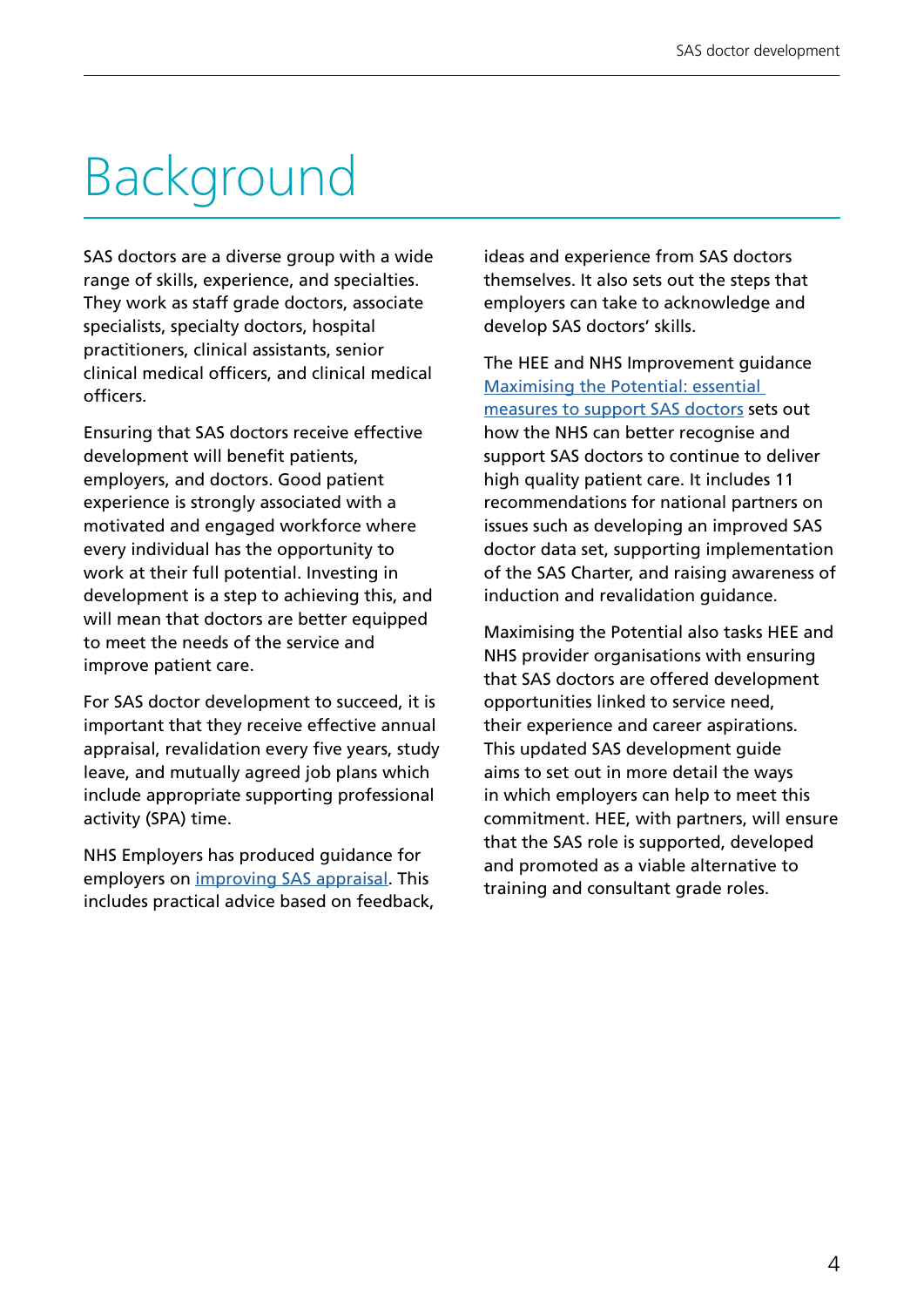## SAS Charters

To demonstrate a shared commitment to supporting and developing the role of the SAS doctor as a valued and vital part of the medical workforce, each nation has developed a charter for SAS doctor [development.](http://www.bma.org.uk/sascharters) The charters, according to nation, set out what SAS doctors can expect from their employer and what the employer can expect from them.

NHS Employers has also jointly published with the BMA, [SAS Charter resource](https://www.nhsemployers.org/pay-pensions-and-reward/medical-staff/sas-doctors/sas-charter)s to help employers and SAS doctors work together to assess their organisation's progress and develop an action plan to

support implementation of the charter and incorporation of its principles into local procedures and policies. NHS Employers and the BMA jointly held a [webinar](https://www.nhsemployers.org/case-studies-and-resources/2019/09/sas-charter-webinar) to support NHS organisations in the implementation of the SAS charter through sharing available support and resources and providing an overview of two examples of best practice.

The Secretary of State for Health and Social Care, Matt Hancock has written to BMA council chair, Chaand Nagpaul to say that he [expects trusts to implement the SAS Charter](https://assets.publishing.service.gov.uk/government/uploads/system/uploads/attachment_data/file/746966/matt-hancock-letter-to-dr-chaand-nagpaul-september-2018.pdf).

## Job planning

SAS doctors are contractually entitled to job plans which are mutually agreed and relevant to their roles. Job plans should be completed in good time with at least annual review. They should allow time for SPA that will allow them to undertake development activities which can include audit, clinical governance, training, and research. Job planning should be undertaken in a spirit of partnership and balance the needs of

patients, the employer, and the wider NHS with those of the individual doctors. Within this context, it is expected that all parties will participate openly in the process and actively consider alternative ways of working, to enable service improvements to be introduced. See the [SAS job planning](https://www.nhsemployers.org/pay-pensions-and-reward/medical-staff/sas-doctors/sas-job-planning-guide)  [guide](https://www.nhsemployers.org/pay-pensions-and-reward/medical-staff/sas-doctors/sas-job-planning-guide) for more information about job planning.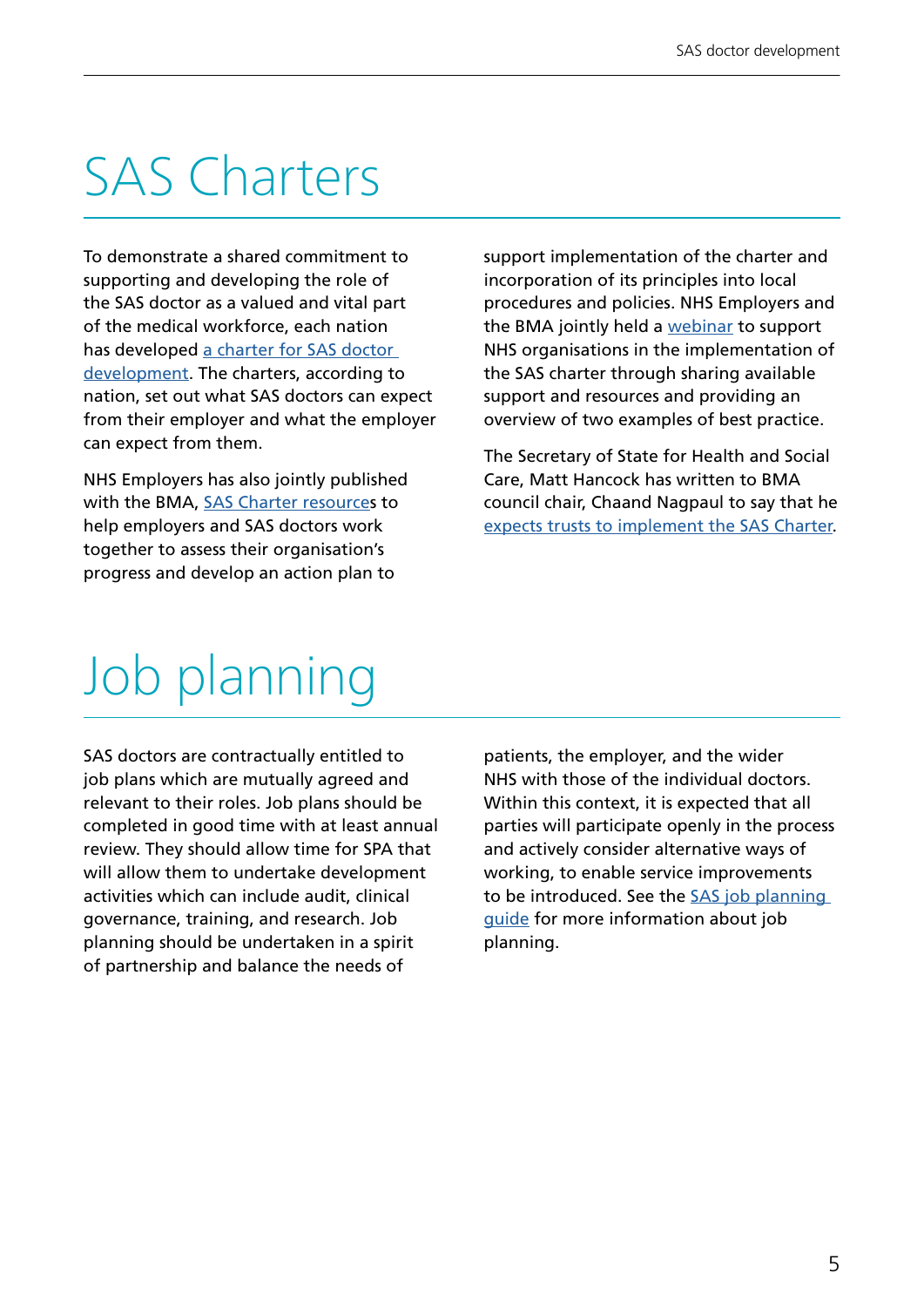## Continuing professional development

Continuing professional development is vital for SAS doctors to keep up to date with their skills and competencies. There are many ways SAS doctors can develop, through their own personal learning or via facilitated development sessions or away days.

The General Medical Council (GMC) [Continuing professional development](https://www.gmc-uk.org/-/media/documents/cpd-guidance-for-all-doctors-0316_pdf-56438625.pdf)  [guidance](https://www.gmc-uk.org/-/media/documents/cpd-guidance-for-all-doctors-0316_pdf-56438625.pdf) sets out:

54 Employers and contractors of doctors' services are responsible for making sure their workforce is competent, up to date and able to meet the needs of the service. They should maintain and develop the skills of all of their medical staff whether they are consultants, staff grade, specialty or associate specialist (SAS) doctors, sessional general practitioners (GPs), locum doctors or trainees. They should also facilitate access to the resources (including the time to learn) that will support this.

SAS doctors should also have adequate time and support to allow them to fully participate in the annual appraisal process. This includes having sufficient breadth and depth of clinical work and relevant professional activities that will enable SAS

doctors to achieve and maintain relevant competencies and develop as clinicians.

Continuing professional development opportunities should be a mix of formal and informal learning, for example:

- reflection on data from audits, assessments, and feedback
- training courses
- peer reviews or peer tutoring
- specialty networks or programmes run by medical royal colleges
- shadowing of consultants and other more senior clinicians
- secondments or opportunities to act up into more senior roles for periods of time.

Appointing a SAS tutor will ensure that these doctors have someone who acts as a voice for them and can promote SAS doctor development. A fund for SAS doctor development is available from HEE. Employers can work with SAS Deans and SAS tutors to access this fund.

The Academy of Medical Royal Colleges has published a [paper detailing the support](https://www.aomrc.org.uk/wp-content/uploads/2020/09/200909_SAS_opportunities_and_support.pdf)  [and encouragement for personal and](https://www.aomrc.org.uk/wp-content/uploads/2020/09/200909_SAS_opportunities_and_support.pdf)  [professional development](https://www.aomrc.org.uk/wp-content/uploads/2020/09/200909_SAS_opportunities_and_support.pdf) for SAS doctors/ dentists provided by their relevant royal college/faculty.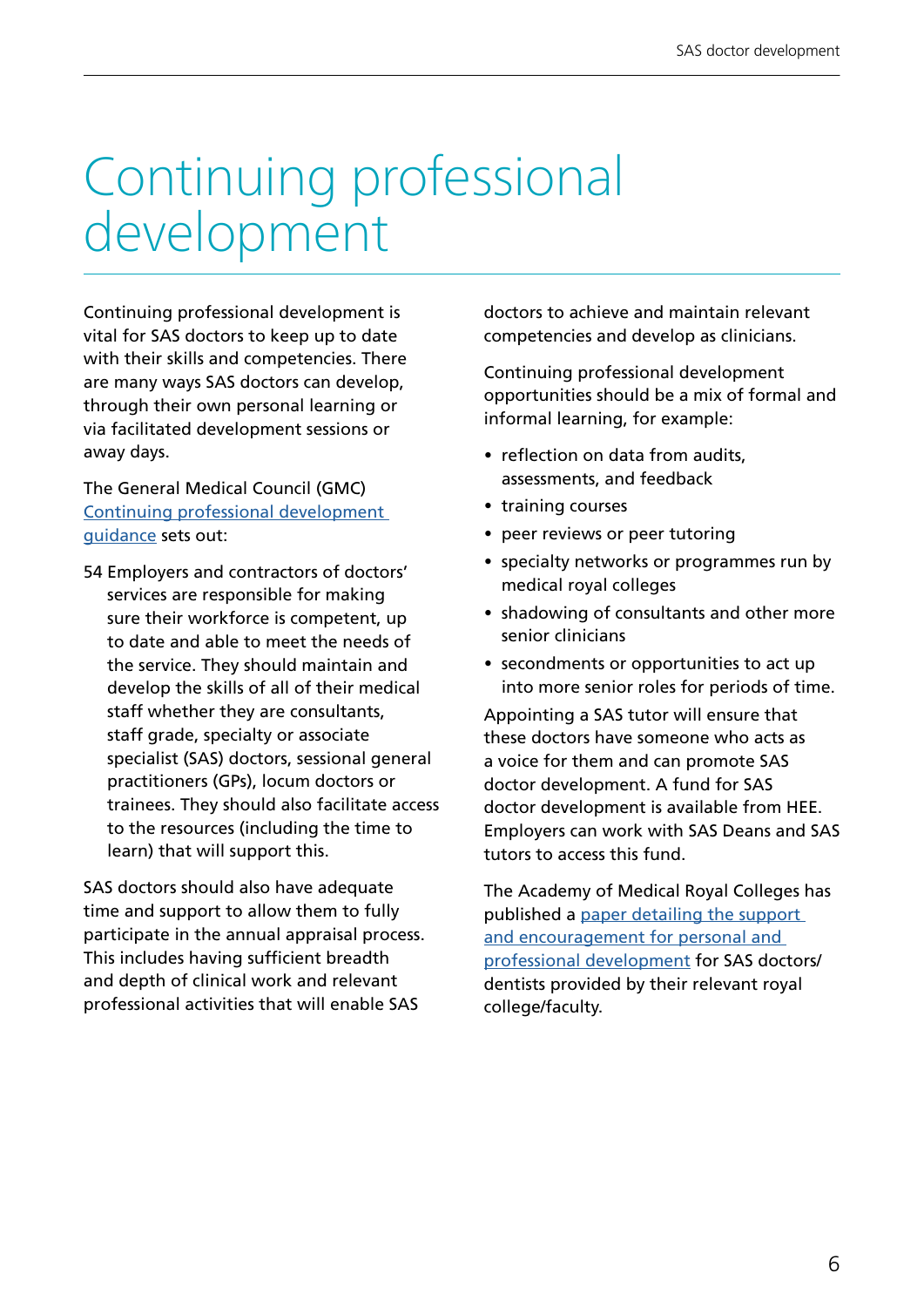#### **Case study – A SAS development programme in the North East**

Tees, Esk & Wear Valley has a full SAS development programme in place which includes two key approaches for developing SAS doctors: away days and business meetings.

SAS away days are planned, bi-monthly full day developmental sessions facilitated by the SAS Tutor, attended by both SAS and specialty registrar colleagues.

These are educational sessions and provide a useful platform for both groups of colleagues to engage with key services across the organisation. Examples include research and development, equality and diversity, appraisal and revalidation that support their roles; alongside attending more developmental sessions such as autonomous working, coroners reporting, consent and capability, development coaching for medics, and managing self for success. These more specialist topics are led by the internal consultant body with support from relevant external services.

Both elements are extremely helpful because they ensure colleagues feel connected to organisational support and are able to consider topics in the context of their roles and responsibilities. There are opportunities for SAS colleagues to join the agenda also and present "hot topics" that are of importance to them, which usually relate to specialist areas of clinical or personal interest and expertise.

Sessions are evaluated, to continuously ensure that the programme is fit for purpose and reflective of SAS doctors' needs.

SAS business meetings are also planned, bi-monthly and are attended by SAS colleagues and led by the lead SAS tutor.

The trust uses them as a means of ensuring that all SAS colleagues are updated on work to develop the SAS programme. This provides a valued platform for consultation and ensuring the group has the opportunity to share views and concerns on proposals before implementation. In recent months this has involved much discussion around implementing the Maximising the Potential guidance, alongside other specifics like changes to rotas and the introduction of e-job planning.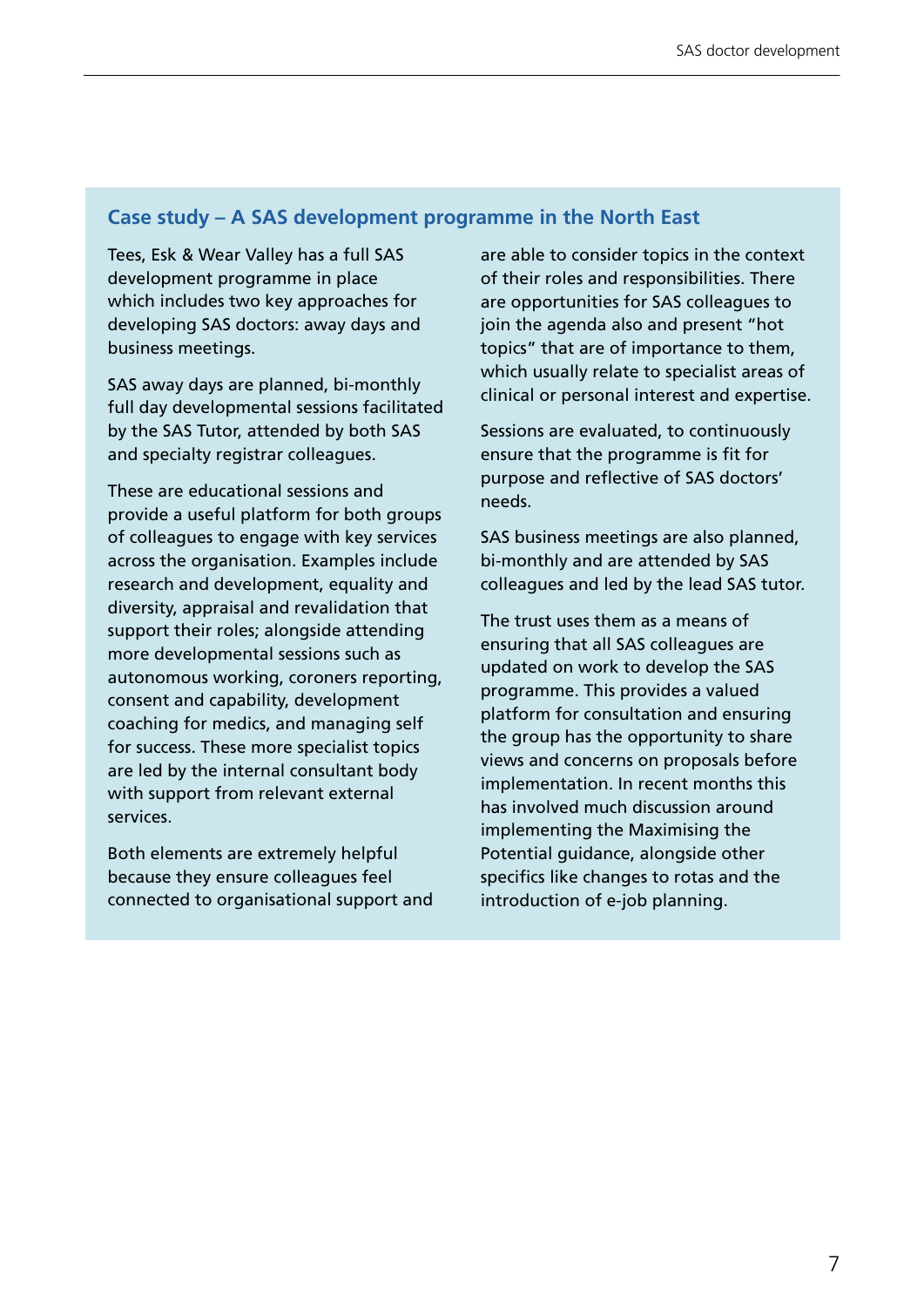## Autonomy

Autonomous practice may mean different things to different people. It could be defined as an individual's self-governance that with engagement, peer support and recognition, enables safe and effective doctors providing safe and effective patient care.

In the interest of patient safety, all NHS staff are subject to some form of supervision, whether from peers or lead clinicians. The terms and conditions do not prevent SAS doctors from working independently and ensuring staff are used to their full potential is beneficial for the employer, individual doctor, and patient care.

Many SAS doctors already work as autonomous practitioners. There are a number of benefits to encouraging and enabling autonomous practice, where it is appropriate. These can include:

- recognition of the high level of clinical skills and professionalism in the SAS doctor grade
- provision of personal and professional development opportunities for SAS doctors within the trust/organisation
- the opportunity to have greater medical engagement of SAS grades
- support for the recruitment, retention, and motivation of highly skilled clinicians
- enabling doctors to work to their highest potential, benefiting the service and patients
- improved governance and accountability.

In practice, the level of supervision will depend on a number of factors, including personal competence and agreed accountability arrangements for all aspects of the role. The Academy of Medical Royal Colleges guidance [Taking Responsibility:](http://www.aomrc.org.uk/publications/reports-guidance/taking-responsibility-accountable-clinicians/)  [Accountable Clinicians & Informed Patients](http://www.aomrc.org.uk/publications/reports-guidance/taking-responsibility-accountable-clinicians/), points to areas where senior SAS doctors have the expertise and ability to be the responsible clinician for patients.

Trusts' clinical governance arrangements should reflect this guidance and trusts should have an autonomy working policy in place. Those SAS doctors who would wish to develop into autonomous practitioners should be encouraged to do and these aspirations should also be incorporated into both their job planning and appraisal processes.

The BMA has produced guidance on [Autonomy of SAS grade](https://www.bma.org.uk/pay-and-contracts/contracts/sas-doctor-contract/autonomy-for-sas-grade-guidance) which includes a template for the development of autonomous practice. The Academy has [endorsed the BMA's template.](https://www.aomrc.org.uk/wp-content/uploads/2020/08/200221_SAS_Autonomous_practice_paper.pdf)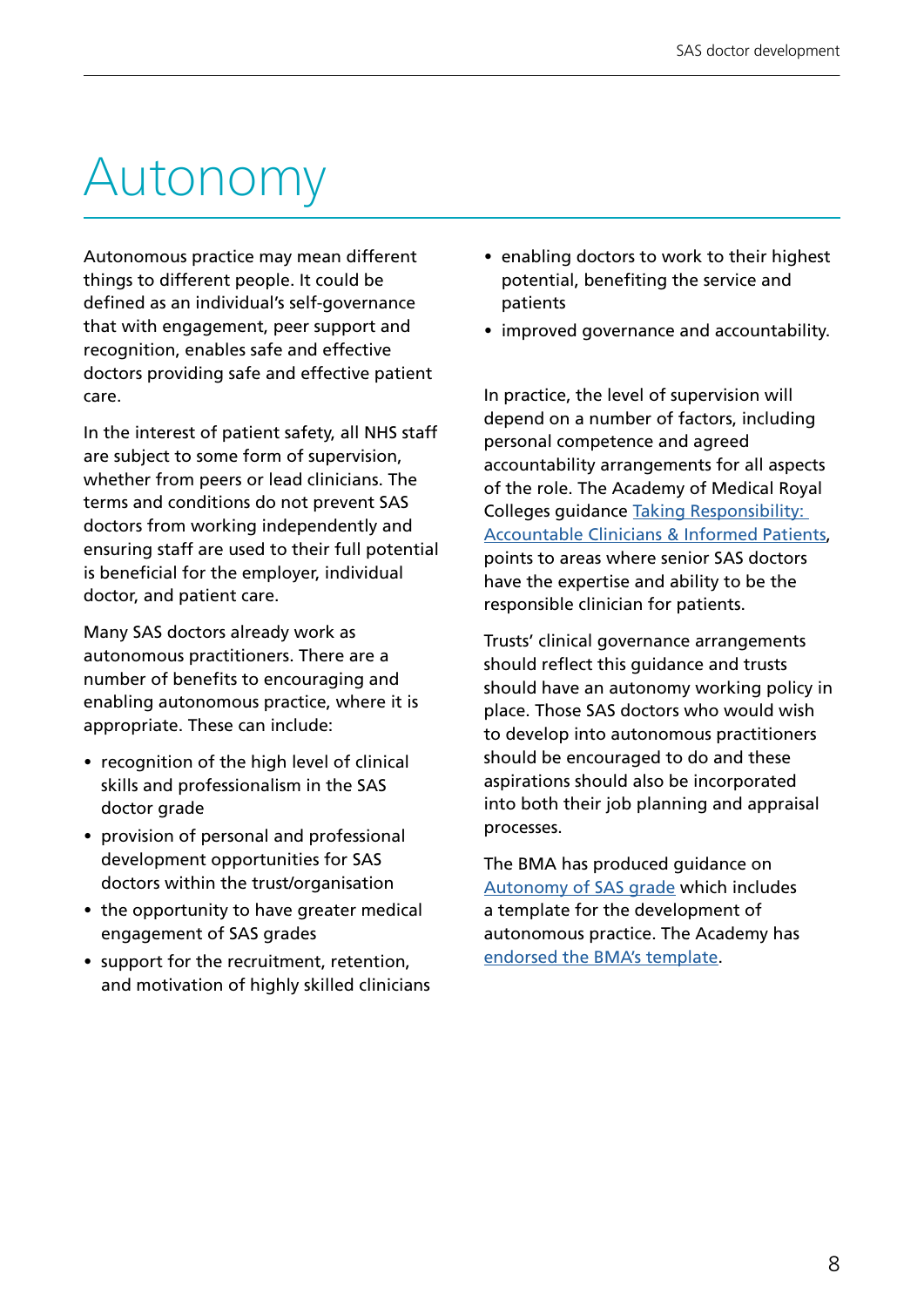## Certificate of eligibility for specialist registration (CESR)

Some SAS doctors wish to progress their careers by obtaining a certificate of eligibility for specialist registration (CESR) or GP registration (CEGPR) and qualifying for the General Medical Council's specialist register. To do this, SAS doctors will need to demonstrate that they have the knowledge, skills and experience equivalent to the approved curriculum for their specialty.

E-portfolios are available for SAS doctors applying for CESR/CEGPR, and are a good way to log all evidence of experience. The Academy has worked with the royal colleges to encourage access to e-portfolios for SAS doctors who require it. The Academy has published a paper around [access to college](https://www.aomrc.org.uk/wp-content/uploads/2020/08/200814_Access_to_college_eportfolio_SASdrs.pdf)  [education e-portfolios for SAS doctors](https://www.aomrc.org.uk/wp-content/uploads/2020/08/200814_Access_to_college_eportfolio_SASdrs.pdf) which sets out access to portfolios, requirements and costs across the different colleges.

### ROUTES TO CESR

There are routes by which a SAS doctor can apply for a CESR/CEGPR. Details of these are available on the [GMC's website](https://www.gmc-uk.org/registration-and-licensing/join-the-register/registration-applications/specialist-application-guides/specialist-registration-cesr-or-cegpr).

Employers should assist and support SAS doctors in meeting the requirements of a CESR/CEGPR application. Each individual will have unique circumstances and therefore different requirements of support. This could include secondment opportunities, support when sitting exams, or arranging for the applicant to be released from their post for a period of time to undertake topup training.

SAS dentists can apply through the [Specialist](https://www.gdc-uk.org/registration/your-registration/specialist-lists) [List Assessed Application route](https://www.gdc-uk.org/registration/your-registration/specialist-lists) (previously

known as mediated entry) to join one of the specialist lists, if they do not have a Certificate of Completion of Specialist Training.

Doctors who do not wish to pursue CESR should be equally supported and developed in their roles, as those doctors who want to pursue CESR.

Further work to simplify and streamline the CESR/CEGPR route is being carried out by the GMC.

#### **Case study - Support for the CESR training route in Calderdale**

Calderdale and Huddersfield NHS Foundation Trust established a CESR support group for its SAS doctors. The group supports SAS doctors to gain the necessary evidence to apply for CESR. The trust also appointed two CESR assessors to provide mentorship to SAS doctors throughout the CESR process, organise secondments to other specialties and provide feedback and support. The trust is using the CESR support programme to attract more SAS doctors to the trust, to 'grow their own' consultants and to develop the SAS workforce at the trust.

[Read the full case study.](https://www.nhsemployers.org/-/media/Employers/Publications/SAS-Case-Study-Calderdale.pdf)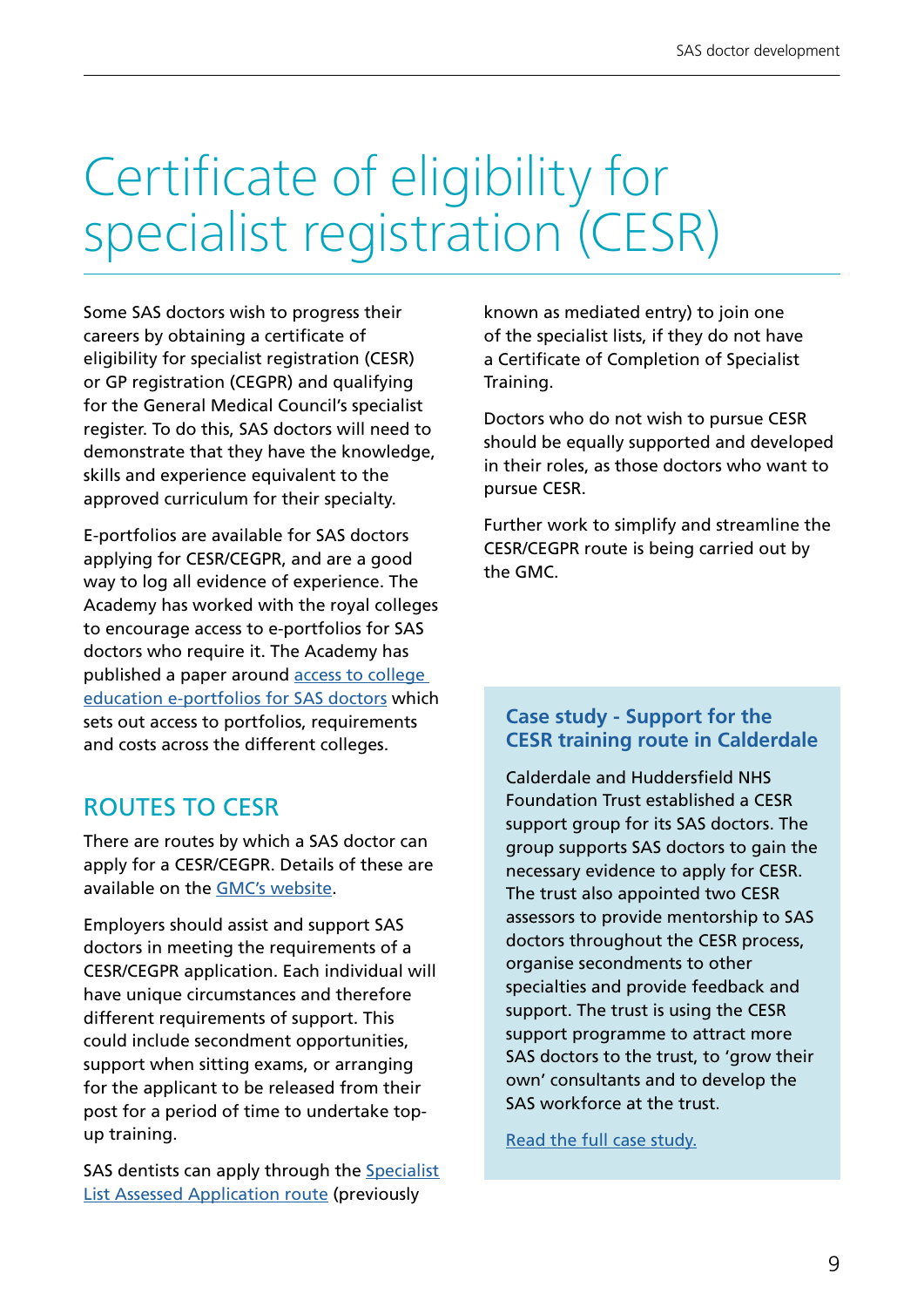## Extended roles

### EDUCATIONAL AND CLINICAL **SUPERVISION**

The GMC's guidance [Promoting excellence:](https://www.gmc-uk.org/-/media/documents/promoting-excellence-standards-for-medical-education-and-training-0715_pdf-61939165.pdf)  [standards for medical education and](https://www.gmc-uk.org/-/media/documents/promoting-excellence-standards-for-medical-education-and-training-0715_pdf-61939165.pdf)  [training](https://www.gmc-uk.org/-/media/documents/promoting-excellence-standards-for-medical-education-and-training-0715_pdf-61939165.pdf) is clear that the educational supervisor must be an appropriately trained doctor, but they do not need to be on the specialist register to fulfil this role. There are already many SAS doctors successfully working in these roles. [Maximising the](https://www.hee.nhs.uk/sites/default/files/documents/SAS_Report_Web.pdf)  [Potential](https://www.hee.nhs.uk/sites/default/files/documents/SAS_Report_Web.pdf) made a commitment that the Academy and HEE would explore how SAS doctors could be involved more effectively by colleges as a part of the education process, specifically as educational and clinical supervisors for doctors in training.

[Enhancing Supervision for Postgraduate](https://www.hee.nhs.uk/sites/default/files/documents/SupervisionReport_%20FINAL1.pdf)  [Doctors in Training](https://www.hee.nhs.uk/sites/default/files/documents/SupervisionReport_%20FINAL1.pdf) also sets out that SAS doctors can be educational supervisors. However, SAS doctors report that that they are often not utilised effectively in the supervisory process. In addition, SAS dentists are less likely than SAS doctors to be offered educational supervisor roles within general hospital departments.

The GMC has a [process for the recognition](https://www.gmc-uk.org/education/how-we-quality-assure/postgraduate-bodies/recognition-and-approval-of-trainers)  [of specialty, foundation and undergraduate](https://www.gmc-uk.org/education/how-we-quality-assure/postgraduate-bodies/recognition-and-approval-of-trainers)  [trainers.](https://www.gmc-uk.org/education/how-we-quality-assure/postgraduate-bodies/recognition-and-approval-of-trainers) This is a local process that involves deaneries, local offices and medical schools making sure trainers meet the required criteria.

#### **Case study - SAS doctor as an educational supervisor and training programme director**

Mr Pete Brotherton is an associate specialist in oral and maxillo-facial surgery and specialist in oral surgery, for Hull University Teaching Hospital. He is the training programme director (TPD) for 12 whole time equivalent dental core trainees (SHO equivalent) and manages a team of educational and clinical supervisors at SAS and consultant level. He is also the SAS tutor for his trust.

Mr Brotherton was appointed to his TPD and SAS tutor roles via an application and interview process. His employer supports him in these roles by allocated time in his job plan and professional leave when required.

The TPD role entails reviewing the work schedules for his trainees. He provides mentorship and career guidance, ensuring that trainees assemble their portfolios to successfully complete their year. He attends regional meetings with fellow TPDs and deans, is involved in interviewing at national recruitment level and provides support for clinical and educational supervisors.

In his tutor role, Mr Brotherton supports 56 SAS grade doctors and dentists. This role includes reviewing and sign-posting any new educational subjects and providing the interface with the trust's local negotiating committee and medical education committee.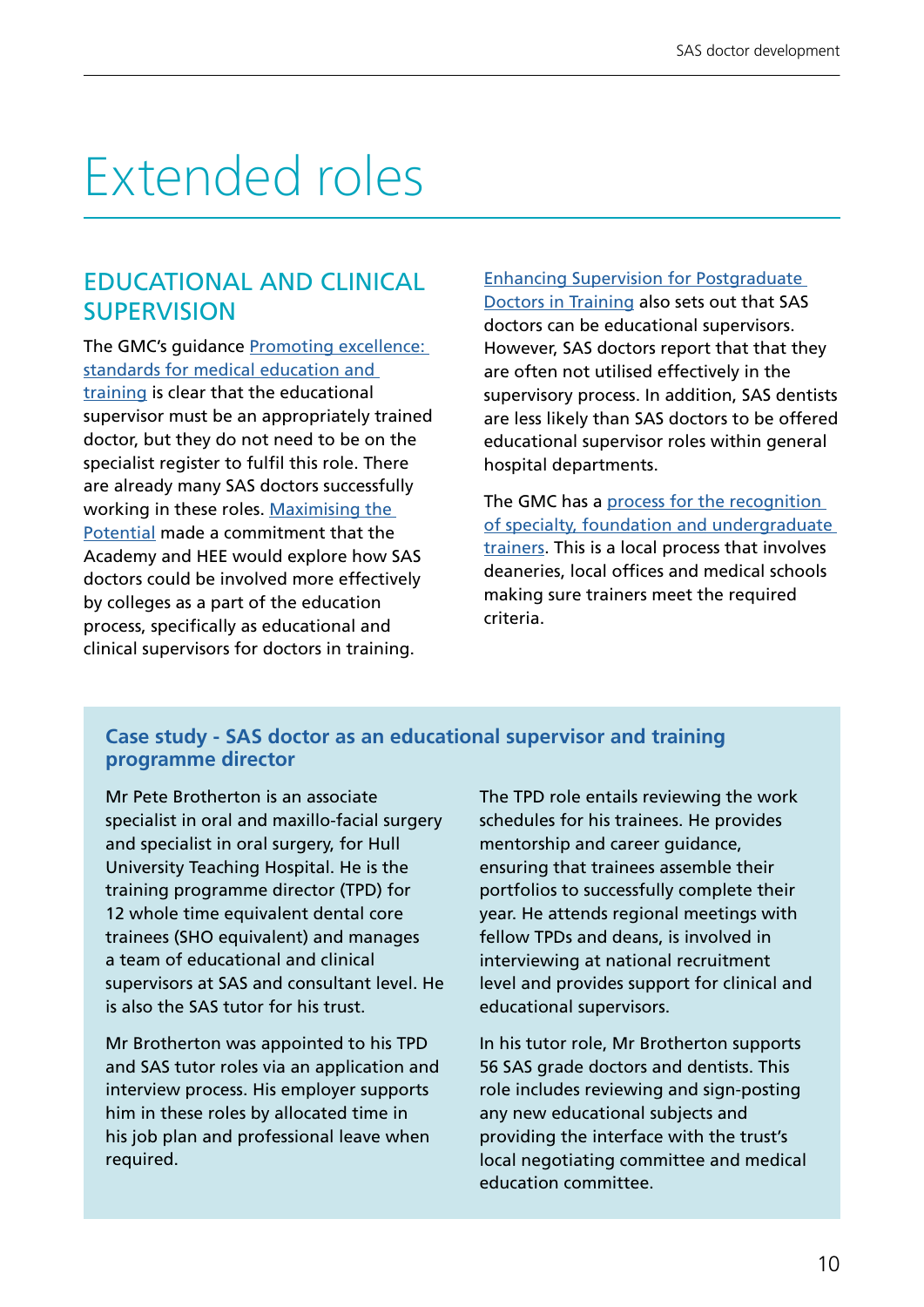#### [Research carried out by the Academy in](https://www.aomrc.org.uk/wp-content/uploads/2020/02/SAS_doctors_in_education_1019.pdf)

[2019](https://www.aomrc.org.uk/wp-content/uploads/2020/02/SAS_doctors_in_education_1019.pdf) showed variation across the medical royal colleges in terms of the involvement of SAS doctors in education. The Academy is committed to facilitating the Colleges to work towards SAS doctors being more involved in the education process.

In the paper Leadership development for [SAS doctors and dentists](https://www.aomrc.org.uk/wp-content/uploads/2020/08/200806_Leadership_development_for_SAS_drs_dnts.pdf), the Academy promotes greater SAS involvement in medical leadership.

#### MANAGEMENT ROLES

It is important to recognise the ability of SAS doctors to work in medical manager roles in the trust, for example as medical director, associate medical director, clinical director, or to attend trust clinical management meetings. SAS doctors should be eligible and encouraged to apply for these opportunities.

#### **Case study - SAS doctor in a leadership role in Southern Health and Social Care Trust**

Dr Sara Landy, associate specialist in dermatology at Southern Health and Social Care Trust, is chair of both the trust's medical staff committee (MSC) and the local negotiating committee (LNC).

Dr Landy was elected to the role of LNC Chair in 2019, having previously been an LNC rep due to her involvement with the BMA Northern Ireland SAS committee. She secured her role as MSC Chair in 2018 which did not have any protected time for the role at that time. Dr Landy's employer supported her to take on these roles and agreed protected time for these roles in her job plan.

Dr Landy took on these roles primarily to reinvigorate the MSC and strengthen the relationship of LNC with the senior management team (SMT), but also to show other SAS doctors that there is nothing stopping SAS doctors from taking on trust leadership roles if they want to.

Dr Landy arranges MSC meetings every six to eight weeks on different days and at different times to facilitate more staff attending. The SMT are always invited and MSC receives updates from all crafts and LNC. She has also brought speakers to these meetings to talk about relevant issues such as service reconfiguration, occupational health, access to the electronic staff record and revalidation.

As part of these roles, Dr Landy also meets with medical staffing on a regular basis to work on improving and updating trust policies. She has met with members of the SMT around issues such as improving junior doctors' working lives.

In Dr Landy's view, SAS doctors tend to stay in one trust for a long time. They have institutional memory that is invaluable. Dr Landy encourages SAS to take on leadership roles and they can be an untapped resource in the workforce.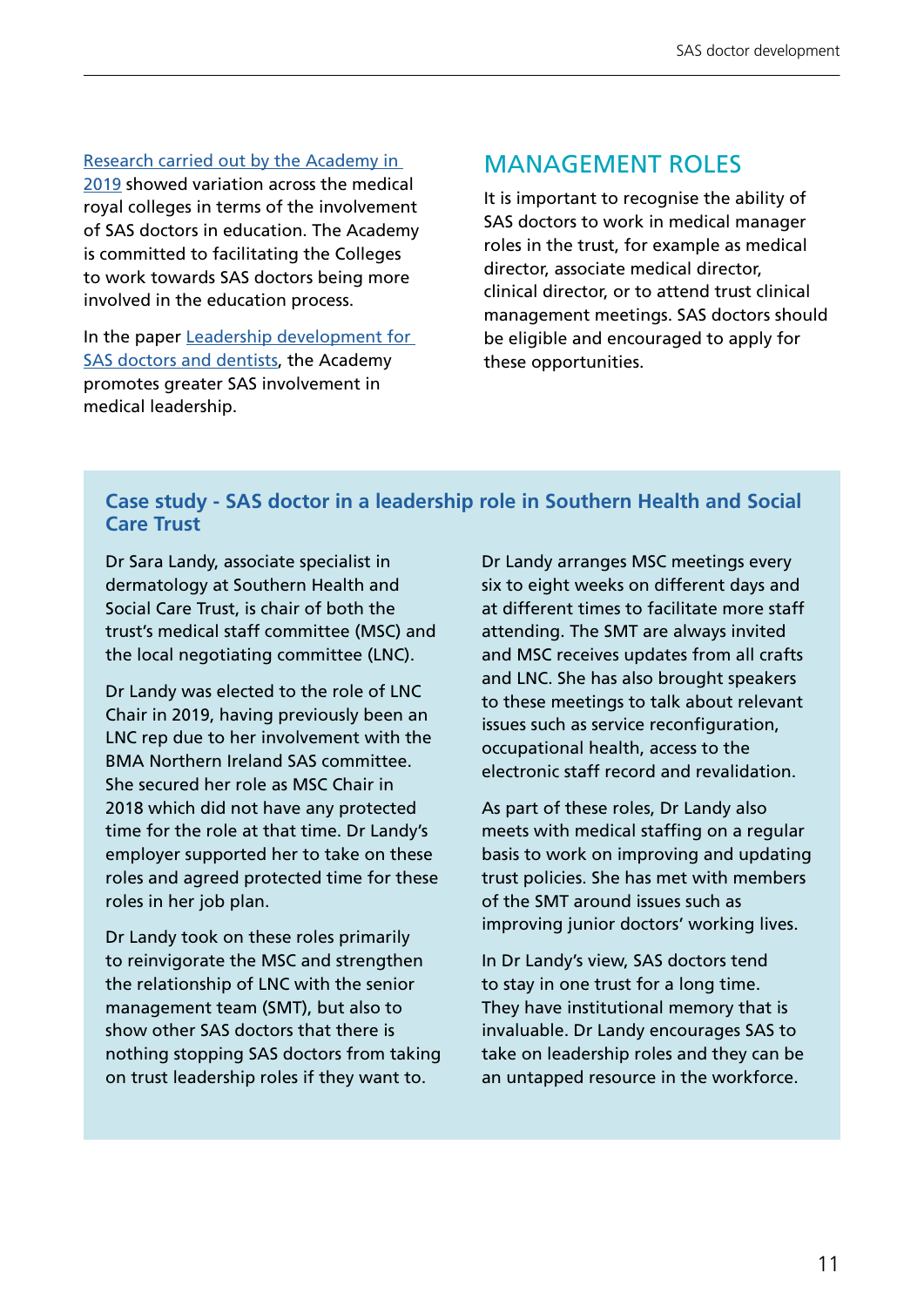#### **Case study - SAS doctors as medical education tutors in Tees, Esk & Wear Valley**

Tees, Esk & Wear Valley has established many medical education tutor posts that work to support medical students and the different grades of junior doctors on placement in the trust and also have some roles focused on specific Trust-wide agendas. The trust openly advertises its tutor opportunities to all career grade doctors and encourages applicants from the SAS workforce. Roles include:

- undergraduate tutors
- foundation tutors
- GP tutors
- specialty trainee tutors
- SAS tutors
- trust doctor tutors
- inter-professional healthcare tutor
- physician associate tutor.

The trust currently has SAS colleagues who have tutor roles in foundation. undergraduate and supporting the SAS agenda. Specific to the SAS agenda there is a lead SAS tutor role who is supported by a SAS tutor who plans and facilitates the SAS training programme and business meetings, with the other tutor focused on the CESR support programme. These opportunities provide much learning and development and colleagues are supported through the faculty and attend committees and faculty forums to support them in their roles. Often colleagues progress and take on other responsibilities and broaden their knowledge and understanding in medical education. The experience also provides a good platform to take on medical management roles in the future.

#### APPRAISAL ROLES

SAS doctors should also be encouraged to carry out roles as appraisers of other doctors and be given training to do so. Training SAS doctors to appraise other doctors can be beneficial for their own development. It can also increase the number of available appraisers and increase the flexibility of appraisal programmes.

#### INDUCTION ROLES

SAS doctors should be involved in the recruitment and induction process of other SAS doctors where appropriate. This could include being the point of contact from advertisement, shortlisting and on the interview panel. SAS doctors will

be perfectly placed to understand what another new SAS doctor needs in their induction. This could include providing information about the organisation, the department, or SAS development.

In January 2020, the GMC published the [initial findings from its first survey of](https://www.gmc-uk.org/education/standards-guidance-and-curricula/projects/survey-of-specialty-and-associate-specialist-and-locally-employed-doctors)  [SAS and LE doctors](https://www.gmc-uk.org/education/standards-guidance-and-curricula/projects/survey-of-specialty-and-associate-specialist-and-locally-employed-doctors). The finding showed that just one per cent of LE and two per cent of SAS doctors were involved in the induction of other SAS and LE doctors. This demonstrates that these doctors are hugely under-utilised in these roles.

In 2019, NHS Employers published a SAS [induction checklist](https://www.nhsemployers.org/case-studies-and-resources/2019/09/sas-induction-checklist). This aims to support employers in providing new SAS doctors with a good induction to allow a smooth transition into their new role.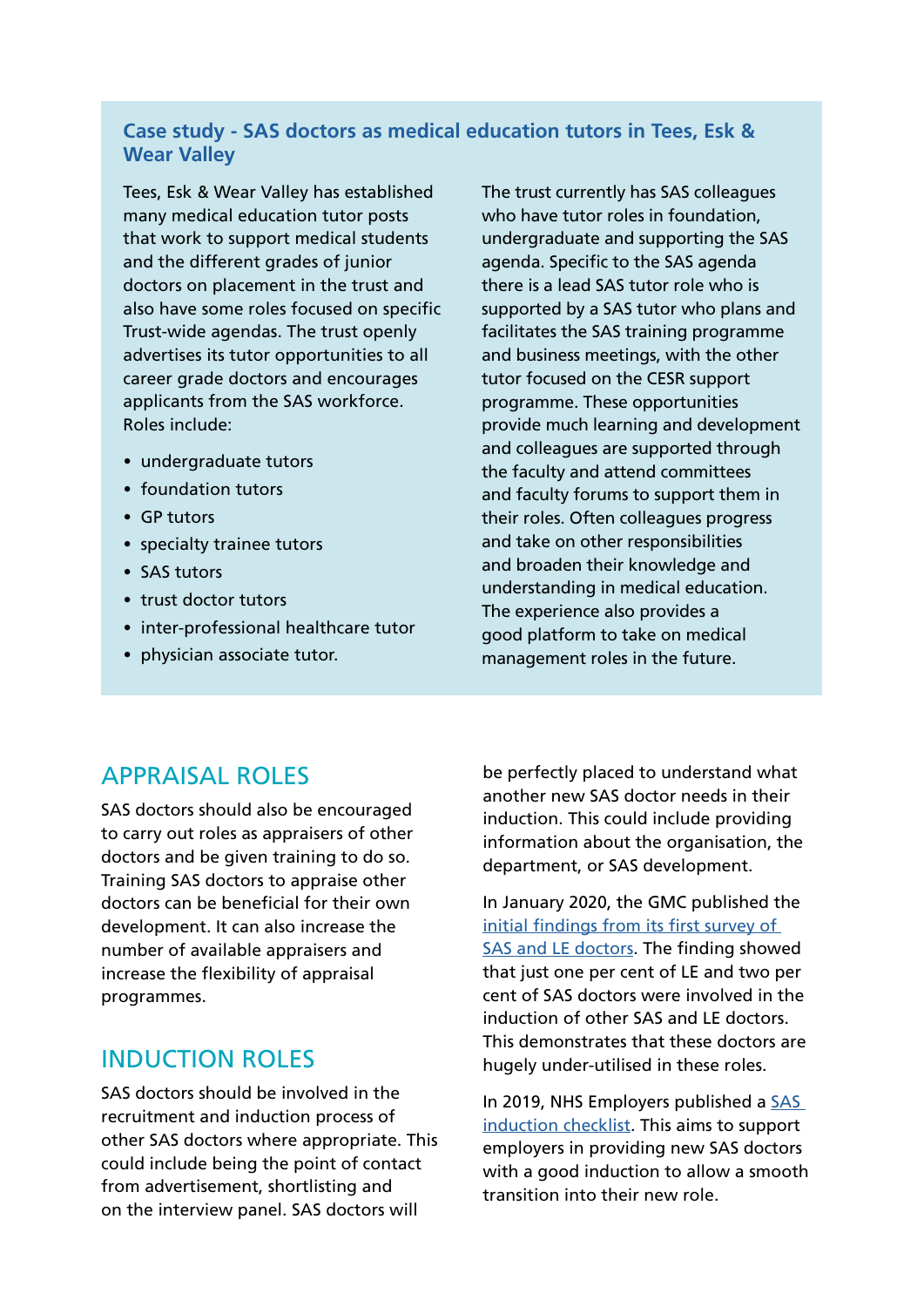#### **Case study - SAS doctor as lead appraiser at United Lincolnshire Hospitals Trust**

Dr Anthea Mowat is an associate specialist in anaesthesia at United Lincolnshire Hospitals Trust (ULHT).

Dr Mowat had her first appraisal as a SAS doctor in 2003. During the appraisal, her appraiser encouraged her to develop new skills, undertake new learning, and to consider her work-life balance.

Having firsthand experience of the positive impact of a good appraisal process, Dr Mowat wanted to ensure that it was delivered effectively at ULHT. Dr Mowat was trained as an appraiser, and collaborated with her revalidation manager, and deputy medical director to write an appraisal policy. The policy ensured that the appraisal process was consistent and quality assured so that all appraisees would discuss and reflect on their practice and performance during their appraisal and demonstrate that they were fit to practise.

She was encouraged to take a lead in the appraisal process, and was recognised

and supported by colleagues of all grades in that role. When the Lead Appraiser role was introduced, and following a competitive interview process, Dr Mowat was appointed to the role of Lead Appraiser for her trust. As lead appraiser, Dr Mowat undertakes around 8-10 appraisals per year, including deputising for the medical director on challenging appraisals, but also leads on the quality assurance of the appraisal process.

Dr Mowat manages the necessary timescales for appraisal and the current compliance rates for both SAS doctors and consultants in the Trust is over 98 per cent.

Dr Mowat provides training to new appraisers before they can undertake the role. She also runs appraiser network meetings at least four times a year, to maintain and improve the quality of the appraisal process. She also undertakes annual audits of the appraisal summaries to quality assure the appraisal process.

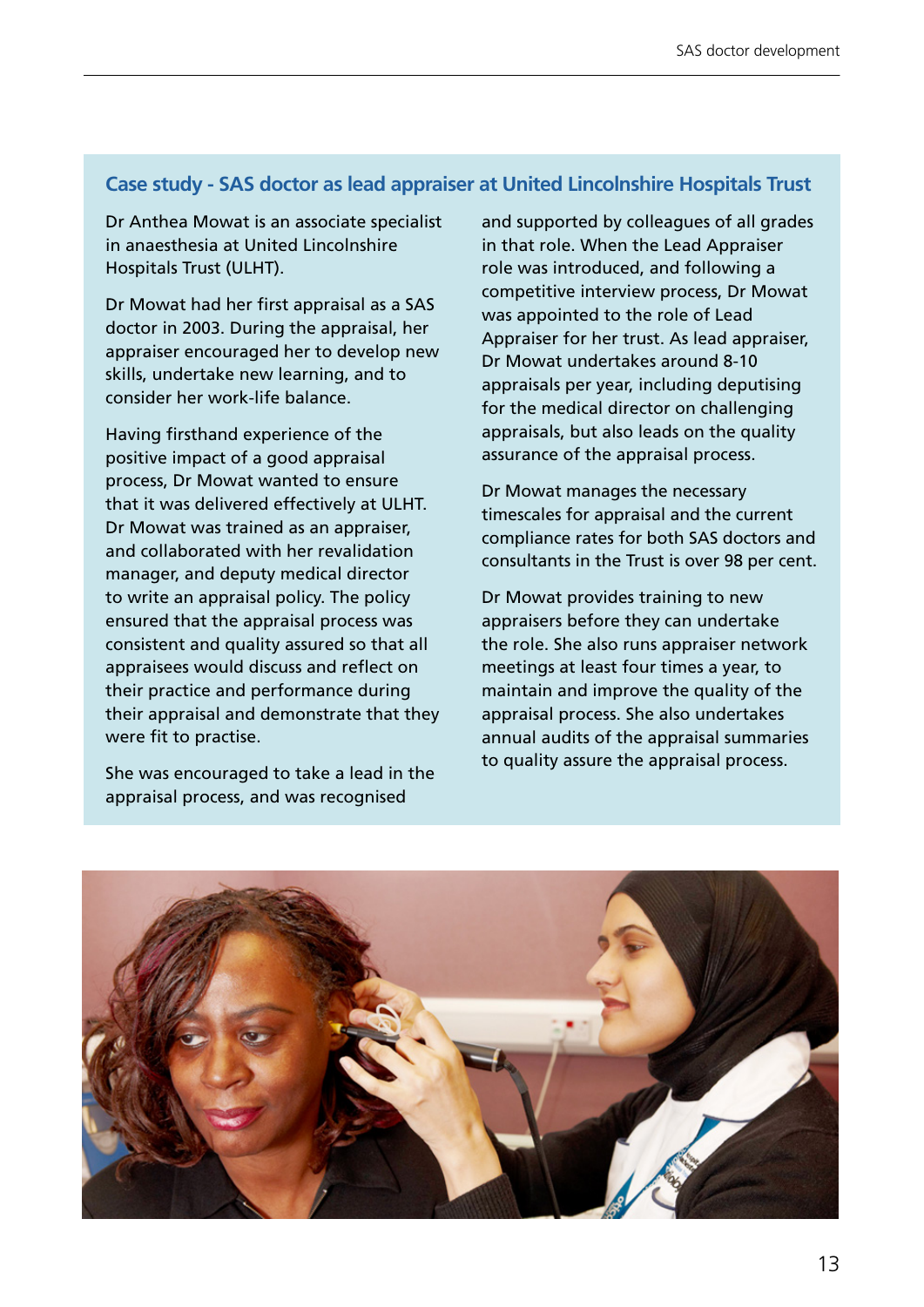### GUARDIANS OF SAFE WORKING HOURS ROLES

The [Guardian of safe working hours](https://www.nhsemployers.org/pay-pensions-and-reward/medical-staff/doctors-and-dentists-in-training/information-for-guardians) is responsible for overseeing compliance with the safeguards outlined in the 2016 terms and conditions of service for doctors and dentists in training. Appropriately qualified senior SAS doctors should be encouraged to take on roles like this.

#### **Case study - SAS doctor as a guardian of safe working hours in Mid Yorkshire**

Dr Tracy Langcake, specialty doctor in anaesthetics at Mid Yorkshire Hospitals NHS Trust, is the guardian of safe working hours.

Senior management colleagues were very supportive of Dr Langcake's application for this role, offering her advice and interview practice. She was appointed to this role in January 2020.

The trust has allocated administrative support to help Dr Langcake carry out this role and she has regular appointments with senior management. She uses these opportunities to highlight any major concerns the junior doctors have raised or issues that she has identified. She is not part of the management structure, but rather operates in parallel, striving to improve the working conditions of the

junior doctors and giving them a voice that will be heard by senior management, thereby, hopefully improving patient safety.

Dr Langcake believes that as a SAS doctor she is in a unique position as she has a foot in both camps. She performs her on call duties alongside the junior doctors on one of their rotas, so she understands the issues that can arise due to vacancies on the rotas, last minute sickness and locum cancellations. However, as a senior clinician she also practises autonomously and has experience in planning the rotas and the challenges that management and medical staffing face, ensuring that all posts are filled, and all wards are safely staffed. She can, therefore, act as an effective link between junior doctors and management.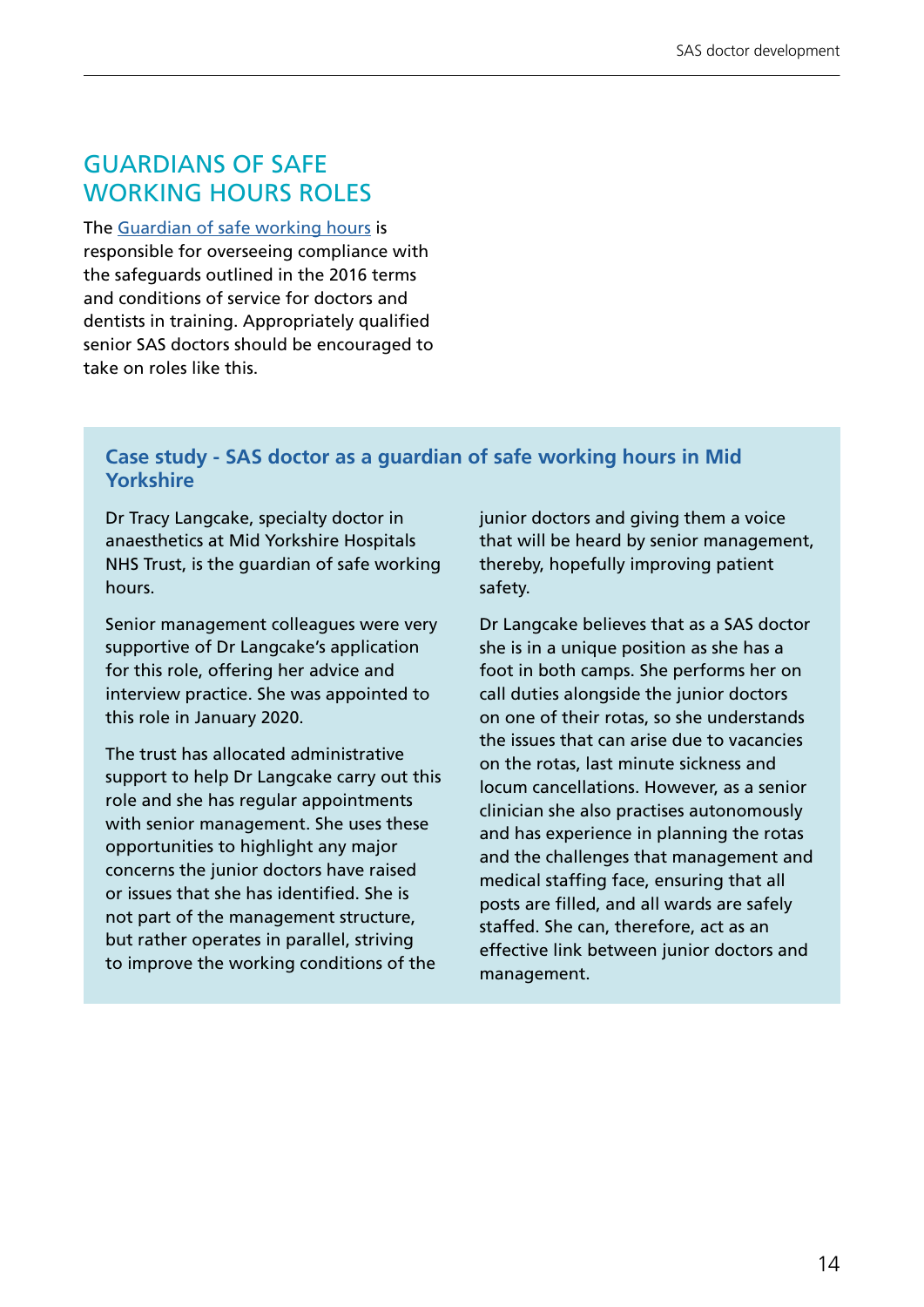## Coding/tariffs for clinical activity

Personalised information on activity and outcomes was a feature in [Sir Keith](https://www.gmc-uk.org/-/media/documents/Taking_revalidation_forward___Improving_the_process_of_relicensing_for_doctors.pdf_68683704.pdf)  [Pearson's review of medical revalidation.](https://www.gmc-uk.org/-/media/documents/Taking_revalidation_forward___Improving_the_process_of_relicensing_for_doctors.pdf_68683704.pdf) It is vital for patient safety to know how many procedures an individual doctor has done to demonstrate on an ongoing basis that they are up to date and fit to practise. It is also important for medical appraisal to accurately audit who has undertaken what work. If the numbers of procedures and outcomes are known, supervisors can support individual doctors in identifying learning through an agreed personal development plan (PDP) to improve their practice.

Accurate patient coding is also important for a number of other reasons:

• it is good medical practice for patients and their families to know the name of the senior doctor in charge of caring for a patient

- for appraisal and pay progression to accurately audit who has undertaken what work
- for staff morale, recognition and job satisfaction.

The NHS e-referral Service has a patient coding functionality which enables the coding of named clinicians, including SAS doctors. In some hospitals where patients are under the care of a SAS doctor, this is accurately reflected in the local records, however this can be sporadic. Further work is needed to ensure this becomes common practice across the UK.

NHS Digital has confirmed that it is possible to [code work to SAS doctors a](https://digital.nhs.uk/services/e-referral-service/providers#directory-of-services)nd the BMA has published [guidance on coding and the](https://www.bma.org.uk/advice-and-support/nhs-delivery-and-workforce/primary-and-secondary-care/nhs-e-referral-service-for-secondary-care-doctors)  [NHS e-Referral Service.](https://www.bma.org.uk/advice-and-support/nhs-delivery-and-workforce/primary-and-secondary-care/nhs-e-referral-service-for-secondary-care-doctors)

#### **Case study - coding activity to SAS doctors at Cwm Taf**

Cwm Taf Morgannwg University Health Board has implemented a business intelligence system called Qlik Sense to capture the clinical activities of all individual doctors in three areas of theatres, out patients, and emergency department, which are the main areas where SAS doctor activity take place.

The recording practice at Cwm Taf now supports the appropriate designation of the senior doctor responsible for a patient's care. SAS doctors' work being recorded accurately has helped with morale and job satisfaction, as the doctors

are being recognised for their own work. SAS doctors are happy to see all their activities at the touch of a button and have reported that this helps with appraisal and keeping a record of their activities.

The system also means that Cwm Taf now have a better understanding of the procedures that all their doctors are carrying out when making decisions about training and development requirements and progression through the pay thresholds.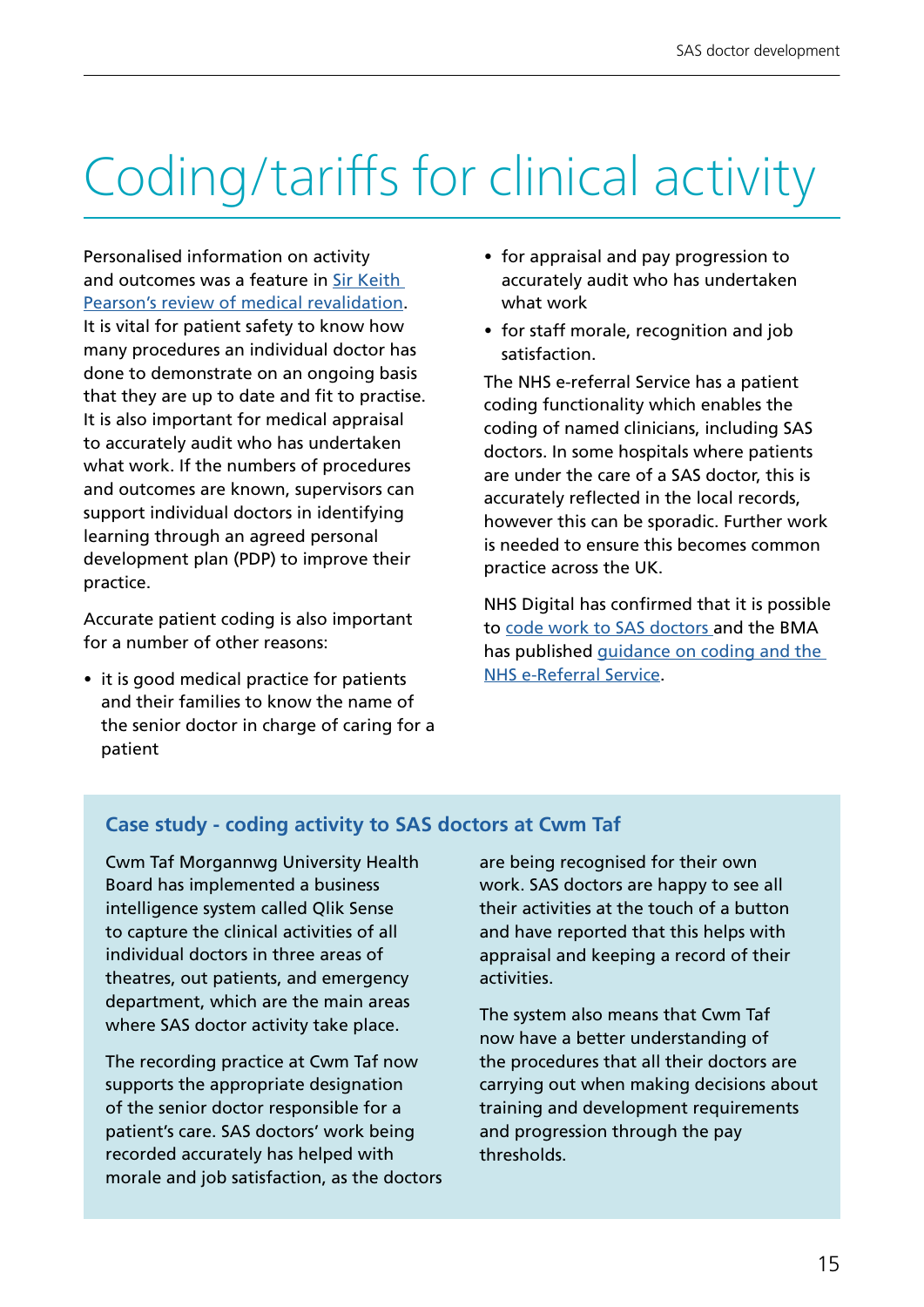## Contract/progression

NHS Employers and the BMA will continue to maintain the terms and conditions arrangements, including the effectiveness of progression through the SAS grades, through the joint negotiating committee (SAS). Any re-negotiation of the terms and conditions arrangements will take place through formal negotiations between

NHS Employers and the BMA. The BDA are involved with supporting SAS grade dentists within this framework.

NHS Employers and the BMA are committed to considering the best way to ensure that pay progression thresholds properly reflect progression within the specialty doctor grade.

## **Credentialing**

The GMC's plans for a system of credentialing are about the formal accreditation of attainment of competences in a defined area of practice, while not overlapping or competing with existing specialty or sub-specialty training programmes. This will help SAS doctors to obtain accreditation for specific skills and expertise. The GMC is introducing a phased implementation for credentials, working with a small number of early adopters from

2019. The pilots are limited to discrete areas of practice and do not replace requirements for postgraduate training leading to CCT. The GMC has produced further [information](https://www.gmc-uk.org/education/standards-guidance-and-curricula/projects/credentialing)  [on credentialing](https://www.gmc-uk.org/education/standards-guidance-and-curricula/projects/credentialing).

[Maximising the Potential](https://www.hee.nhs.uk/sites/default/files/documents/SAS_Report_Web.pdf) made the commitment that HEE would work with the GMC to explore the extent to which developments in credentialing could include opportunities to develop SAS doctors.

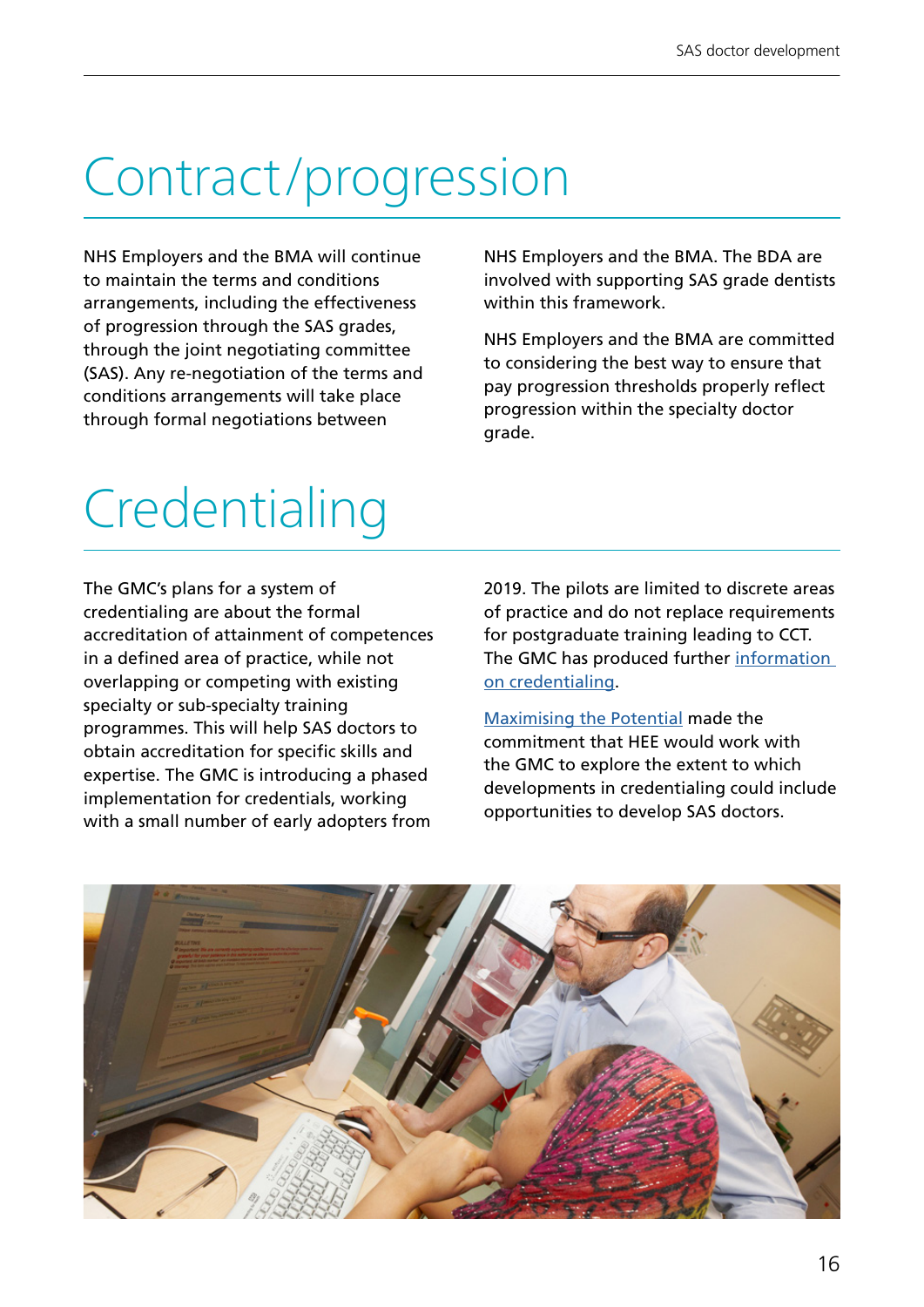## Defining the SAS grade

At workplace level, the capabilities of SAS doctors must not be based on outdated ideas and prejudices or be unnecessarily restricted in hierarchical ways, or there is a risk that there is a detrimental effect on the recognition of SAS doctors and the value of the skills and expertise that they offer.

Outdated ideas and prejudices should be challenged, and a more concerted effort made to recognise SAS doctors. For example, it may be possible to make appropriate consultant roles available to experienced SAS doctors. There could be substantive consultant posts for SAS doctors on the specialist register, or locum consultant posts which do not require post-holders to be on the specialist register. While acting as a locum consultant on a short term basis can benefit SAS doctors, employers must ensure that such posts are properly monitored to ensure that they do not extend beyond the period of the original appointment and that a substantive consultant appointment is made as soon as is practicable.

SAS doctors should not be referred to by the term 'middle grade', as there is no such grade. Instead they should be referred to by the contract they are on, for example specialty doctors, associate specialist doctors, staff grades, or in short, SAS doctors. It is also not advisable to use the term 'middle grade rota'. The terms 'middle or intermediate tier rota' or 'SAS rota' are more acceptable. Alternatively, where the groups are mixed, it could be referred to as the 'higher specialty trainee and SAS rota'.

The partners are working together to better understand the number and characteristics of SAS doctors nationally, which will further illustrate the extensive important roles of SAS doctors in the NHS. NHS Improvement and HEE have developed an improved data set about SAS doctors, including use of the model hospital, but work continues to better understand the number of SAS doctors.

#### **Driving improvements through development programmes at Blackpool**

Blackpool Teaching Hospitals launched a leadership programme for SAS doctors and consultants. This includes a mandatory programme as part of the induction process covering performance and freedom to speak up, emotional intelligence and conflict management and delivering patient care within budget.

The programme also gives acting or aspiring middle managers or clinicians the opportunity to develop their role as collaborative leaders. In addition, it aims to support senior clinicians and managers to develop their strategic leadership knowledge.

The final part of the programme is for those leading the implementation of the trust's five-year strategy, to enable them to deliver the strategic vision.

Doctors have increased their skills and knowledge, with a positive impact on service improvement and patient care.

[Read the full case study.](https://www.nhsemployers.org/-/media/Employers/Documents/Pay-and-reward/SAS-doctors/Blackpool-Teaching-Hospitals---January-2019.pdf)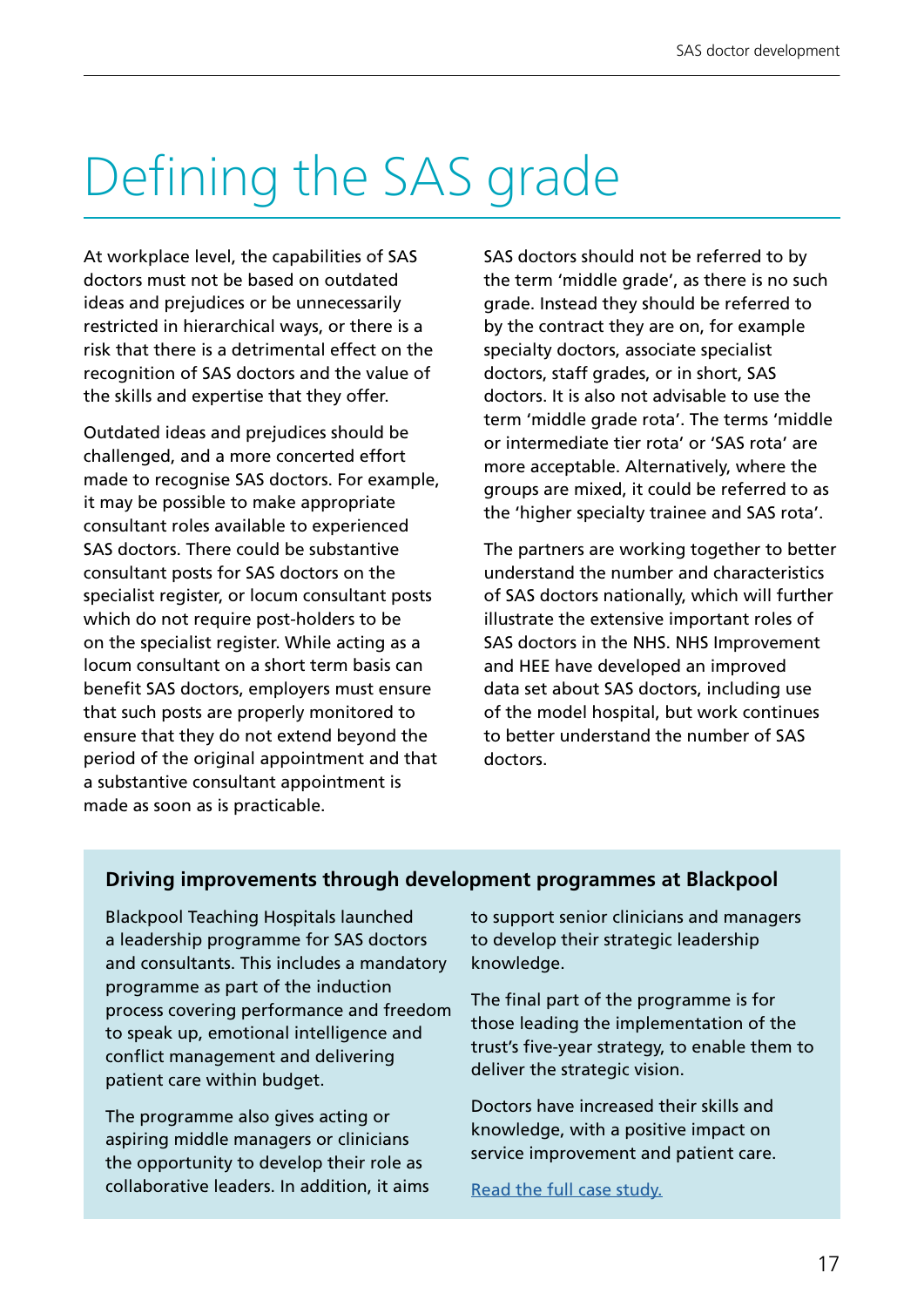## Commitment

The national partners will continue to promote measures to improve the development of SAS doctors with improved access to development resources and opportunities.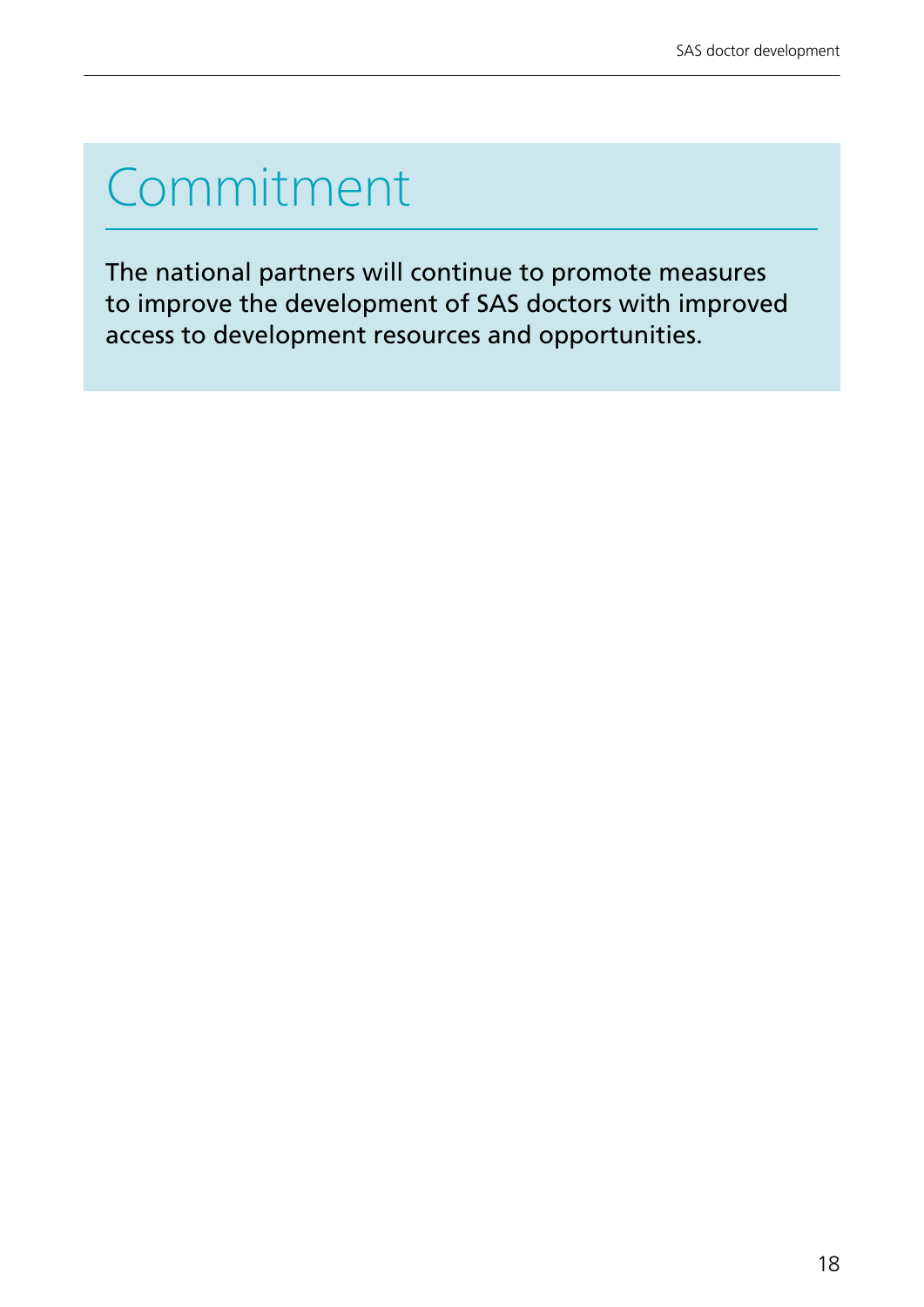## National resources

#### **SAS charters:**

[www.bma.org.uk/pay-and-contracts/contracts/sas-doctor-contract/the-sas-charter](http://www.bma.org.uk/pay-and-contracts/contracts/sas-doctor-contract/the-sas-charter)

[www.nhsemployers.org/pay-pensions-and-reward/medical-staff/sas-doctors/sas-charter](http://www.nhsemployers.org/pay-pensions-and-reward/medical-staff/sas-doctors/sas-charter)

#### **Maximising the potential: essential measures to support SAS doctors:**

[www.hee.nhs.uk/sites/default/files/documents/SAS\\_Report\\_Web.pdf](http://www.hee.nhs.uk/sites/default/files/documents/SAS_Report_Web.pdf)

#### **Job planning:**

[www.bma.org.uk/pay-and-contracts/job-planning/job-planning-process/an-overview-of](http://www.bma.org.uk/pay-and-contracts/job-planning/job-planning-process/an-overview-of-job-planning)[job-planning](http://www.bma.org.uk/pay-and-contracts/job-planning/job-planning-process/an-overview-of-job-planning)

[www.nhsemployers.org/pay-pensions-and-reward/medical-staff/sas-doctors/sas-job](http://www.nhsemployers.org/pay-pensions-and-reward/medical-staff/sas-doctors/sas-job-planning-guide)[planning-guide](http://www.nhsemployers.org/pay-pensions-and-reward/medical-staff/sas-doctors/sas-job-planning-guide)

#### **Improving SAS appraisal:**

[www.nhsemployers.org/~/media/Employers/Publications/improving-sas-appraisal.pdf](http://www.nhsemployers.org/~/media/Employers/Publications/improving-sas-appraisal.pdf)

#### **SAS induction checklist:**

[www.nhsemployers.org/case-studies-and-resources/2019/09/sas-induction-checklist](http://www.nhsemployers.org/case-studies-and-resources/2019/09/sas-induction-checklist)

#### **Autonomy**

[www.bma.org.uk/pay-and-contracts/contracts/sas-doctor-contract/autonomy-for-sas](http://www.bma.org.uk/pay-and-contracts/contracts/sas-doctor-contract/autonomy-for-sas-grade-guidance)[grade-guidance](http://www.bma.org.uk/pay-and-contracts/contracts/sas-doctor-contract/autonomy-for-sas-grade-guidance)

#### **Coding**

[www.bma.org.uk/advice-and-support/nhs-delivery-and-workforce/primary-and](http://www.bma.org.uk/advice-and-support/nhs-delivery-and-workforce/primary-and-secondary-care/nhs-e-referral-service-for-secondary-care-doctors)[secondary-care/nhs-e-referral-service-for-secondary-care-doctors](http://www.bma.org.uk/advice-and-support/nhs-delivery-and-workforce/primary-and-secondary-care/nhs-e-referral-service-for-secondary-care-doctors)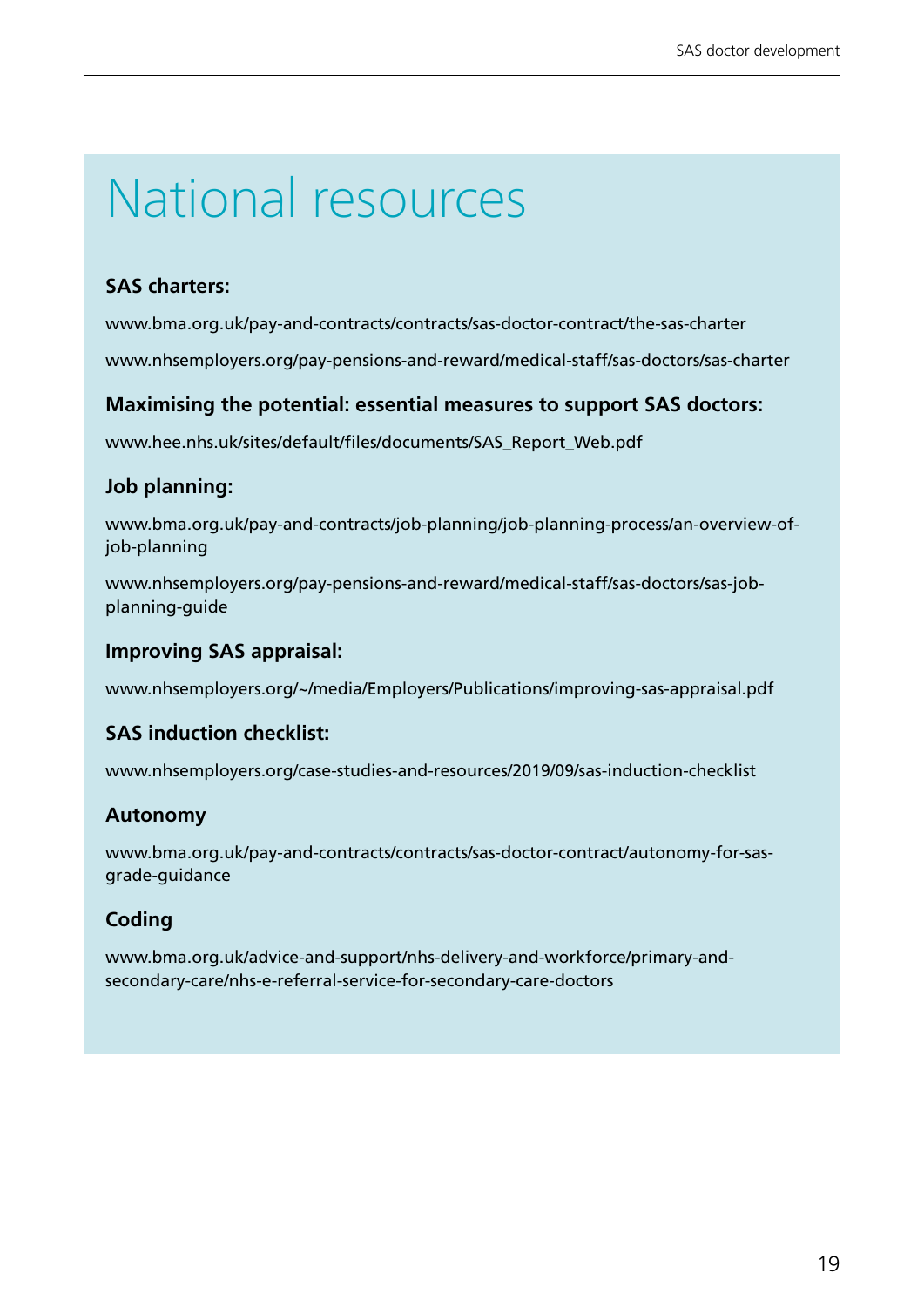## Actions for NHS boards

Board members should consult regularly with SAS doctors to understand the work they deliver and any necessary support they need.

Boards can ask their medical directors to report on a range of measures to gain assurance that the trust is optimising the use of the skills and abilities of their SAS doctor workforce. These include the proportion of SAS doctors who:

- receive an annual appraisal
- are trained and acting as appraisers
- have personal development plans which are supported and monitored
- have a mutually agreed annual job plan
- have a minimum of one supporting professional activity in their job plans
- make use of their agreed study leave
- received an induction on appointment
- were offered mentoring on appointment.

In addition to collecting this data, boards must ensure that the data is analysed to identify any issues of concern. Plans should be developed and implemented to address any issues of concern.

Additionally, as a part of their standard processes, boards should ensure that:

- clinical activity is coded to the individual who performed that work
- there is a system in place to identify SAS doctors
- trust documentation has a tick box for SAS doctors (not just 'other' category).

Beyond this, we recommend measures to ensure that:

- SAS doctors are actively encouraged to apply for management and consultant posts or roles that are appropriate to their skills and expertise. This could be substantive consultant posts for SAS doctors on the specialist register, or locum consultant posts which do not require post-holders to be on the specialist register.
- derogatory terminology such as 'middle grade' is not used across the trust
- the SAS Charter is implemented across the trust
- where SAS doctors are successful in appointment to management roles and appropriate consultant posts, they are supported to carry out these roles
- there is appropriate representation of SAS doctors on relevant medical committees
- a SAS tutor is appointed
- SAS doctors receive clinical supervision where appropriate
- SAS doctors work autonomously where appropriate, in line with the Academy's [Guidance for Taking Responsibility](http://www.aomrc.org.uk/publications/reports-guidance/taking-responsibility-accountable-clinicians/)
- SAS doctors have agreed supporting professional activities (SPA) time in their job plans appropriate to their needs.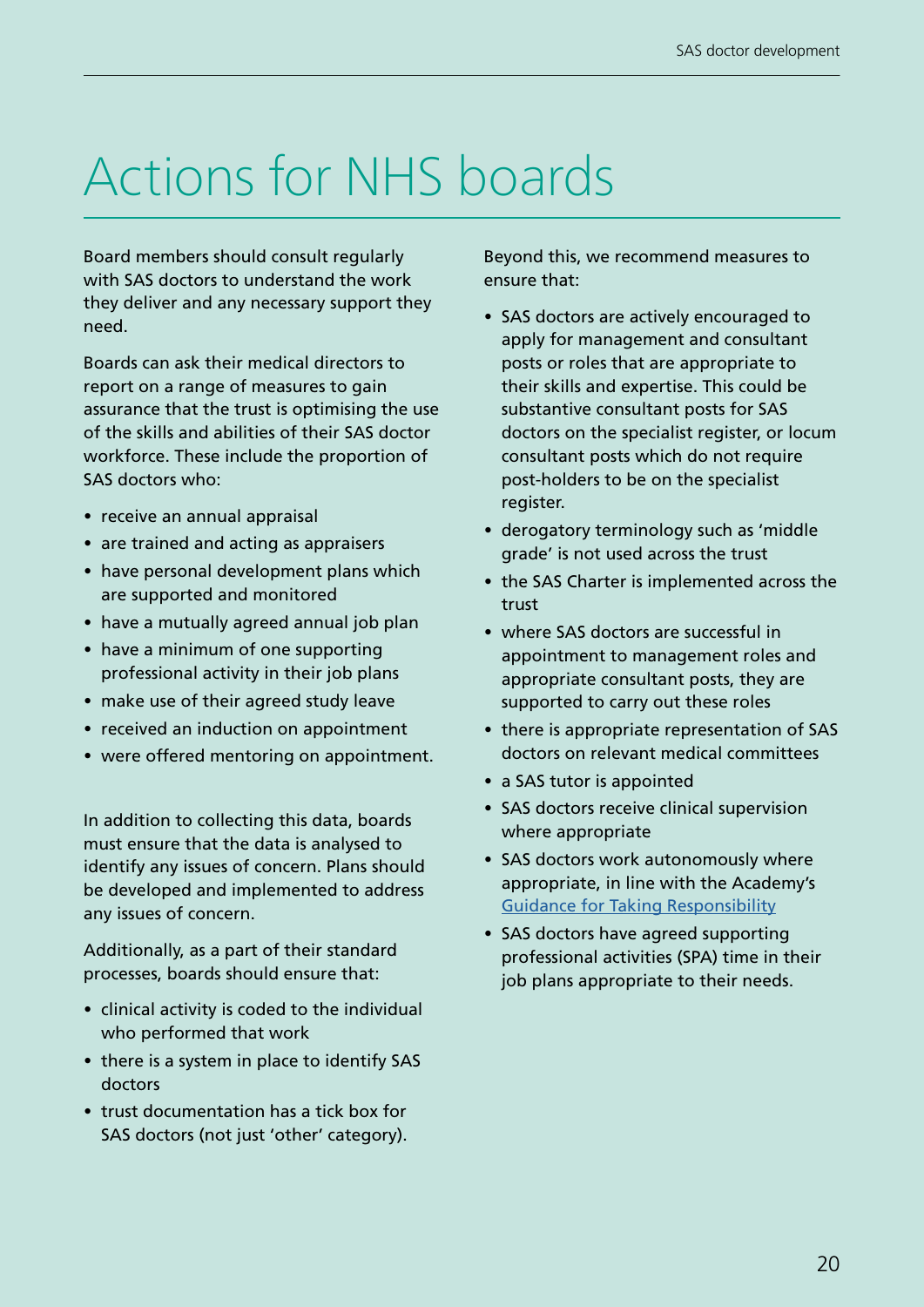## Actions for medical directors

### APPRAISALS

SAS doctors must have an annual appraisal. This can help provide evidence of a SAS doctor's current level of practice, and is a requirement for medical revalidation. The [improving SAS appraisal guide](https://www.nhsemployers.org/pay-pensions-and-reward/medical-staff/sas-doctors/terms-and-conditions/improving-sas-appraisal-guide) sets out some actions that medical directors could take a lead in implementing:

- Ensure there is an accurate database of all doctors and that appraisal documentation is communicated to SAS doctors appropriately.
- Reflect on how to optimise the number of available appraisers, including increasing the number of SAS doctors trained as appraisers.
- Consider how best to quality assure the process of appraisal, including through appraisee feedback after each appraisal.
- Review SAS job plans and ensure there is sufficient SPA time.
- Strive for a single, robust appraisal system for all doctors, applied to every doctor every year.

### AUTONOMY

Where appropriate, SAS doctors can work autonomously in line with the Academy's [Taking Responsibility: Accountable Clinicians](http://www.aomrc.org.uk/publications/reports-guidance/taking-responsibility-accountable-clinicians/)  [& Informed Patients.](http://www.aomrc.org.uk/publications/reports-guidance/taking-responsibility-accountable-clinicians/) The BMA has produced a guide on autonomous working which includes a template for the development of autonomous practice. Medical directors should ensure that local policies take account of this guidance and encourage SAS doctors to work autonomously and take up extended roles where appropriate.

### **CHARTER**

Medical directors should pro-actively support implementation of the principles set out in the SAS Charter. This could be by:

- raising the importance of the SAS Charter with the trust board
- completing, or encouraging completion of the [SAS Charter evaluation toolkit](https://www.nhsemployers.org/pay-pensions-and-reward/medical-staff/sas-doctors/sas-charter/sas-charter-evaluation-toolkit) to check progress with charter implementation
- attending SAS forums and meetings.

### CERTIFICATE OF ELIGIBILITY FOR SPECIALIST REGISTRATION (CESR)

SAS doctors should be supported with CESR applications where there is a service need that can only be met through increasing the consultant workforce. This could be by supporting progressive development within the post, by considering job swaps or opportunities in other departments, or by helping doctors to gather the necessary evidence to apply.

### OTHER DEVELOPMENT **OPPORTUNITIES**

Medical directors can help identify new ways of working that can help to bridge workforce and skills gaps without the need to add to the consultant workforce. Medical directors should consider how their existing SAS workforce could be deployed together with any development needs that may be required to enable them to fulfil new or enhanced roles, including educational supervisor, appraiser, clinical governance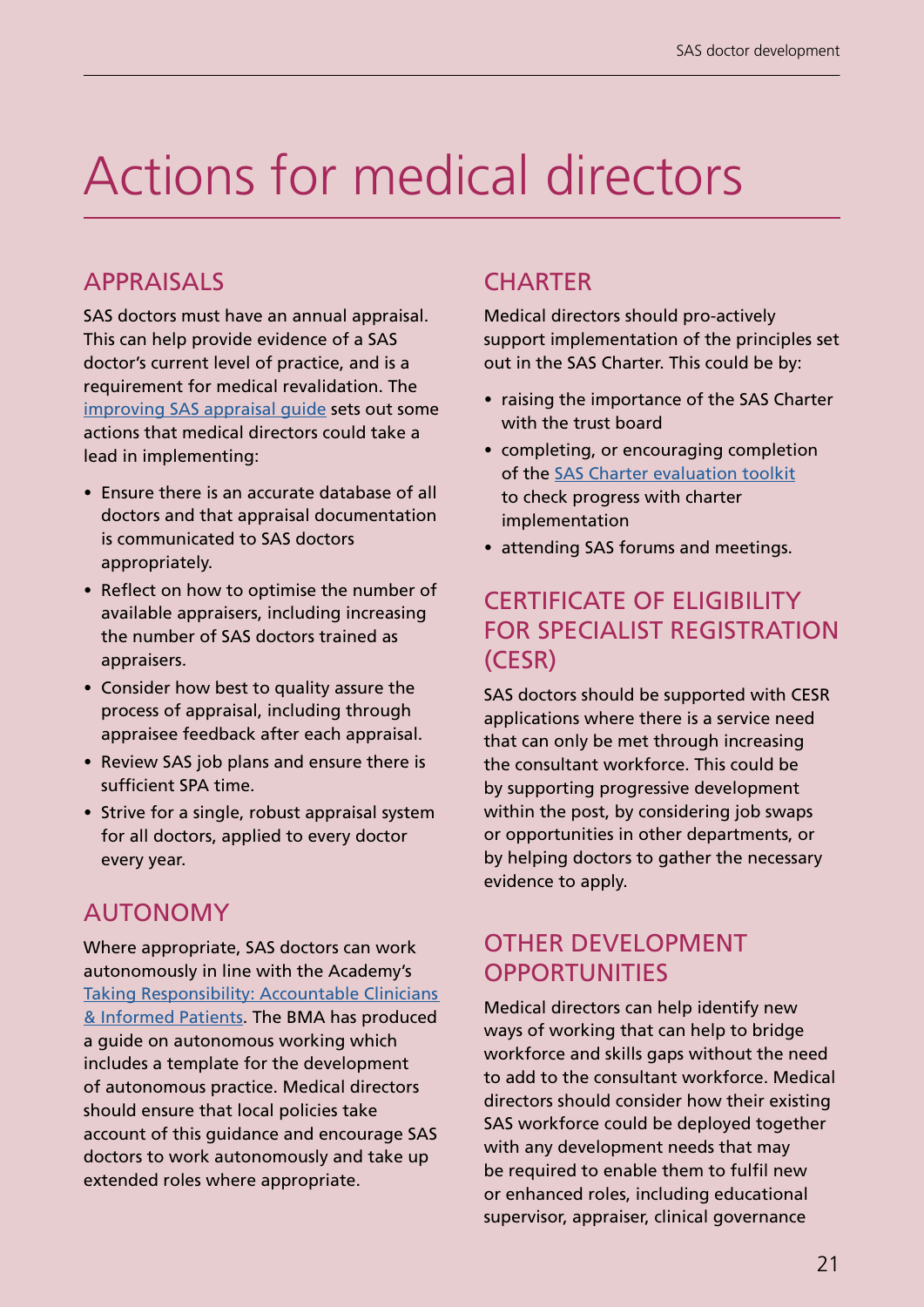lead, audit lead, induction roles, and roles in the recruitment of other SAS doctors.

### CODING / TARIFFS FOR CLINICAL ACTIVITY

Medical directors should ensure that SAS doctors have their clinical activity accurately coded to their name. This is important for appraisal and revalidation as well as patient safety. It can also help with recognition of the SAS grades.

Revalidation systems should include the ability to view a doctor's full scope of work, as set out in revalidation support team's [Information Management for Medical](https://www.england.nhs.uk/revalidation/wp-content/uploads/sites/10/2014/03/rst_revalidation_information_management_2014v41.pdf)  [Revalidation in England](https://www.england.nhs.uk/revalidation/wp-content/uploads/sites/10/2014/03/rst_revalidation_information_management_2014v41.pdf).

### HIERARCHY

Medical directors should challenge ideas about the capability and characteristics of SAS doctors based on outdated prejudices. SAS doctors can be highly experienced and senior clinicians.

Consultant posts should be open to applications from appropriately experienced SAS doctors. These could include substantive consultant posts for SAS doctors on the specialist register, or locum consultant posts which do not require post-holders to be on the specialist register.

### MANAGEMENT **OPPORTUNITIES**

SAS doctors with appropriate skills and experience should be encouraged to apply for management, leadership, training and research roles such as: appraiser; educational supervisor; SAS tutor; clinical

director; medical director; governance lead; guardian of safe working hours; and freedom to speak up guardian. Doctors will benefit from taking advantage of these opportunities and employers will benefit from a greater proportion of the workforce supporting wider organisational objectives. These roles also promote the role and visibility of SAS doctors. Trainees who work alongside SAS doctors in these roles will have a positive image of SAS as a career choice. It is good practice to support eligible SAS doctors to apply for such roles.

SAS doctors should be included in management meetings and on committees and panels, for example, clinical advisory, clinical governance, audit committees, morbidity and mortality reviews, serious untoward incident panels, interview panels, directorate meetings, and the local negotiating committee (LNC).

### SUPPORT

Medical directors should encourage the appointment of a SAS tutor who acts as a voice for SAS doctors and promotes their professional development.

SAS doctors should be supported through appropriate clinical supervision where required. This is especially important for SAS doctors below threshold one of the specialty doctor pay scales to support their ongoing development needs. Examples would be case-based discussions and supervisor sessions.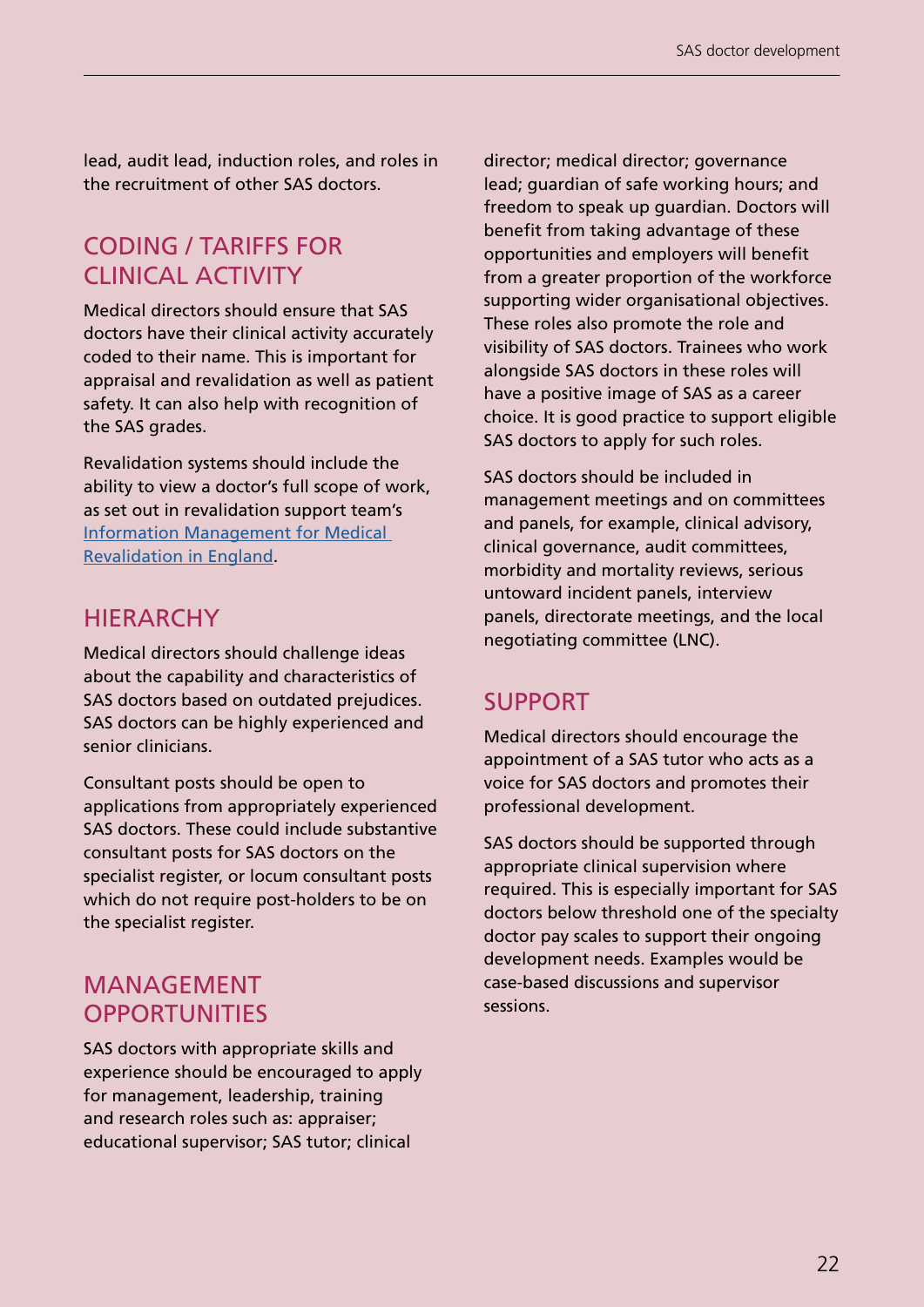## Actions for SAS clinicians

### **CHARTER**

SAS doctors should pro-actively support implementation of the SAS charter and formally engage with any appropriate committee, for example the local negotiating committee (LNC) or clinical advisory committee. SAS doctors should ensure they are aware of the provisions of the charter and extent to which they have been implemented at their trust.

SAS doctors should work in partnership their employer at LNC meetings, using the [SAS charter resources](https://www.nhsemployers.org/pay-pensions-and-reward/medical-staff/sas-doctors/sas-charter), to assess their organisation's progress on implementation, identify areas requiring attention and create an action plan for improvement.

### APPRAISAL

Doctors should take personal responsibility for their annual appraisal. This should be supported by a portfolio of evidence, including patient and colleague feedback. The outcome should result in clear achievable objectives and a personal development plan (PDP).

SAS doctors should also contribute to an effective appraisal process across their organisation and consider how they can be supported to become trained medical appraisers. They should also encourage their SAS doctor colleagues to engage with the appraisal process.

### AUTONOMY

SAS doctors should be confident in their ability to work autonomously where appropriate and to seek supervision where necessary. The Academy of Medical Royal Colleges [guidance](https://www.aomrc.org.uk/reports-guidance/taking-responsibility-accountable-clinicians/) on taking responsibility and its guide to [Autonomous Practice](https://www.aomrc.org.uk/wp-content/uploads/2020/08/200221_SAS_Autonomous_practice_paper.pdf)  [of SAS Doctors](https://www.aomrc.org.uk/wp-content/uploads/2020/08/200221_SAS_Autonomous_practice_paper.pdf) assert that senior SAS doctors have the expertise and ability to take responsibility for patients without consultant supervision.

### CHARACTERISTICS OF SAS DOCTORS

SAS doctors should be assertive in taking advantage of the opportunities that are available and challenging colleagues when opportunities are not open to them.

SAS doctors should show personal responsibility in attending their trust induction, finding out about new service developments and offering their services, being informed about their contracts and the SAS Charter and holding managers accountable. They should take every opportunity to get on email distribution lists for job vacancies and opportunities for additional responsibilities and make the most of their SAS Tutor.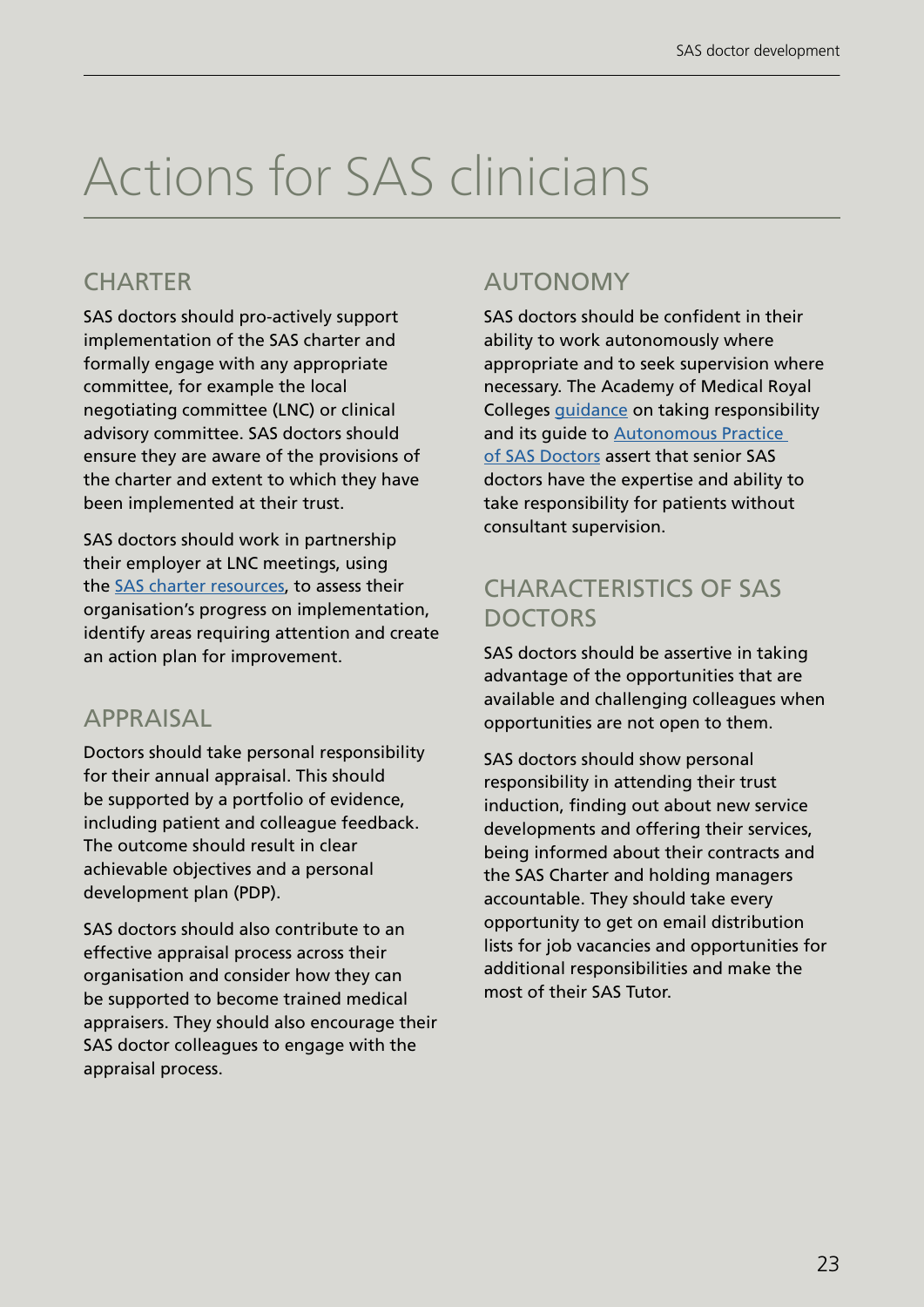### CERTIFICATE OF ELIGIBILITY FOR SPECIALIST REGISTRATION (CESR)

SAS doctors should make use of the specialty training curricula when applying for CESR, as the application process is based on the knowledge and competences set out within them.

### DEVELOPMENT

Doctors should make use of study leave available development funding to stay up to date with skills and expertise. Development funding can also be used for other areas such as postgraduate qualifications in medical education, where the individual has such a role.

### ENGAGEMENT WITH SENIORS

Engaging with senior colleagues, for example the medical director, chief executive or manager is a way of raising the profile of the SAS doctor role. It might be helpful to keep the medical director informed of organised SAS activities and invite him/her to attend SAS meetings. SAS doctors will also benefit from forging relationships with doctors in training, who, when they progress to more senior roles, will have an appreciation of the role of the SAS doctor.

### EXTENDED ROLES

SAS doctors should seek to take advantage of extended roles such as management opportunities, educational supervisor and appraiser roles, and challenge colleagues where these are not available.

### HIERARCHY

SAS doctors should challenge misconceptions about the capability of SAS doctors, particularly where these are based on outdated prejudices or stereotypes

### NETWORKING WITH OTHER SAS DOCTORS

Creating a strong network of SAS doctors which shares information, raises awareness of opportunities and offers peer support can bring mutual benefit. SAS doctors should ask to become involved in the induction of new colleagues, either to the grade or to the organisation.

### SERVICE PROVIDER ROLE / TIME

SAS doctors should challenge the view that their role is primarily that of service delivery by taking on responsibilities that support wider organisational objectives such as clinical management, appraiser, and educational supervisor.

Active engagement with the job planning process will ensure that the job plan is mutually agreed and meets the aims of doctors and the organisation.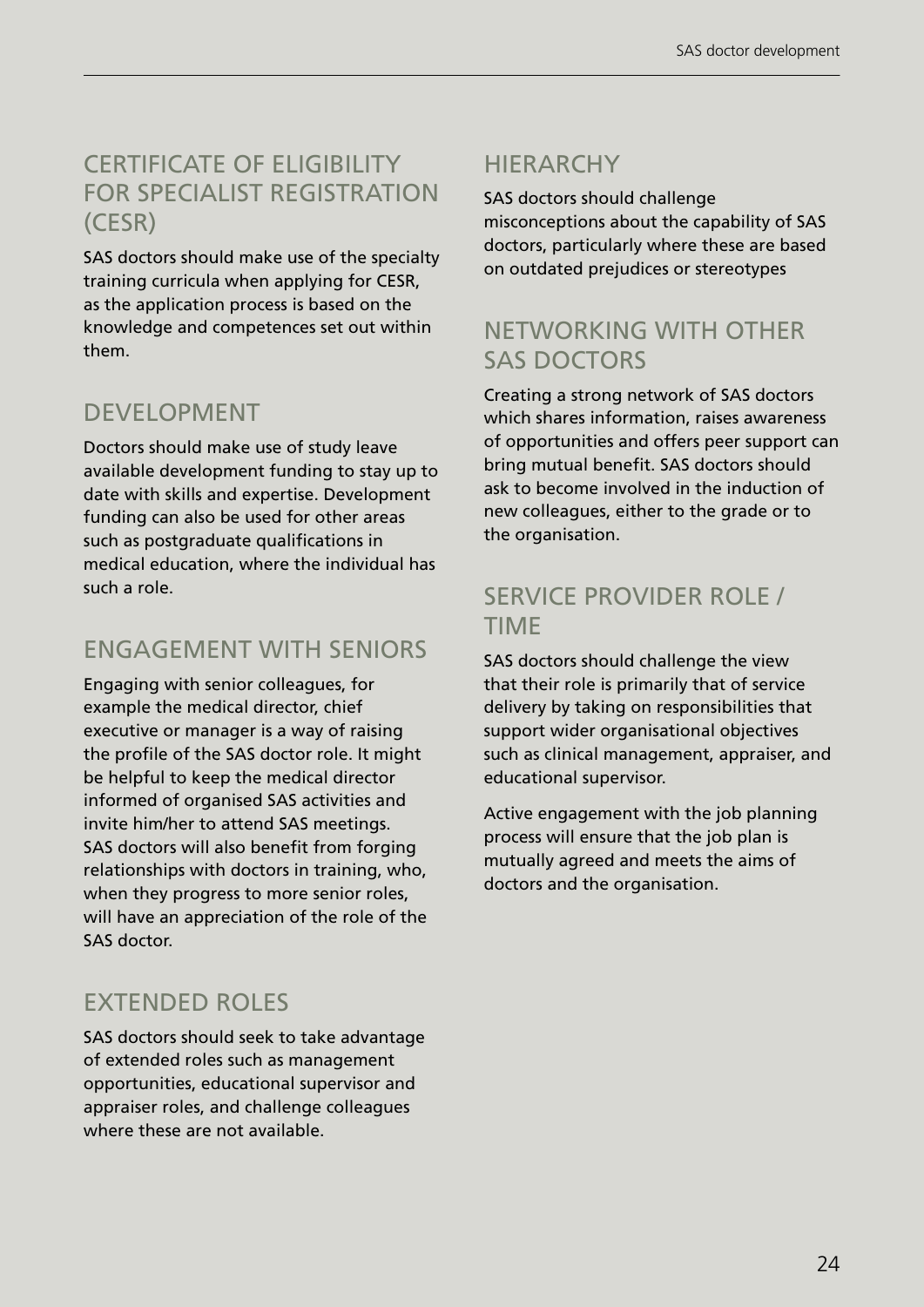## Actions for medical staffing and human resources

### **CHARTER**

Medical HR colleagues should collaborate with their SAS doctors at LNC meetings, using the [SAS charter resources](https://www.nhsemployers.org/pay-pensions-and-reward/medical-staff/sas-doctors/sas-charter) to assess their organisation's current performance, identify areas requiring improvement and create an action plan. They should also engage with SAS doctors and work collaboratively to support implementation.

### APPRAISAL

HR colleagues should work with medical director and the revalidation office to ensure all SAS doctors have an effective annual appraisal which is supported by a portfolio of evidence, including patient and colleague feedback, and results in clear achievable objectives and a personal development plan (PDP).

In line with the medical appraisal guide, appraisals should be carried out by trained medical appraisers rather than by the doctor's immediate line manager. As set out in [NHS England guidance](https://www.england.nhs.uk/revalidation/wp-content/uploads/sites/10/2015/05/medical-appraisal-policy-0415.pdf), no more than three appraisals in the five-year revalidation cycle can be with the same appraiser.

Consideration should be given to how SAS doctors can contribute to the effective appraisal process across their organisation and how they can be supported to become trained medical appraisers themselves.

### DEFINITION OF GRADE / TERMINOLOGY / IDENTIFICATION

The SAS grades should be recognised grades in their own right and as positive career choices. Medical HR colleagues should ensure that derogatory terminology such as 'middle grade', 'non-training grade', 'nontraining doctor', 'non-consultant career grade (NCCG)' are not used on rotas or in other means of communication.

Trust documentation such as drug charts, X-ray forms and operation booking cards should have tick boxes for SAS doctors and not include SAS doctors in an 'other' category.

Systems should be in place to identify new and existing SAS doctors so medical staffing departments are aware who their SAS doctors are and where they are working.

### DEVELOPMENT **OPPORTUNITIES**

Everyone benefits from SAS doctors receiving appropriate supporting professional activity time and study leave for revalidation preparation and continuing professional development (CPD).

Training needs should be assessed locally, working closely with local education and training boards (LETBs) and formal training pathways offered where appropriate. Employers might consider organising cross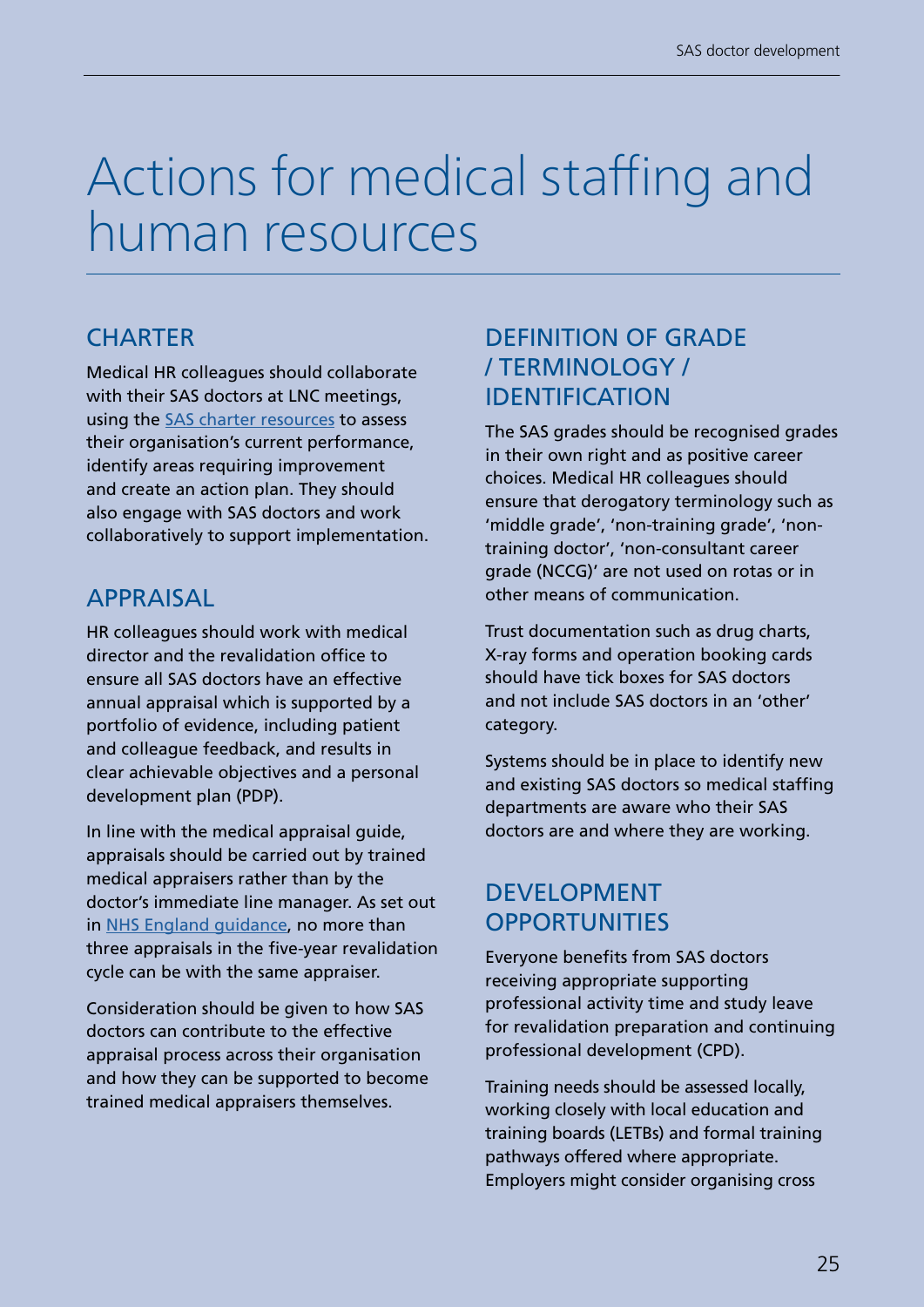cover or rotating attendance at training days to ensure that all SAS doctors have the opportunity to attend.

It is good practice to support and monitor progression against personal development plans.

Employers should consider offering opportunities to shadow of consultants and other more senior clinicians.

### **FACILITIES**

It is helpful to provide appropriate facilities and supporting resources as per the SAS Job Planning Guide.

### HIERARCHY

Medical HR colleagues should challenge ideas about the capability of SAS doctors based on outdated prejudices and open up appropriate consultant posts to experienced SAS doctors. These could be substantive consultant posts for SAS doctors on the specialist register, or locum consultant posts which do not require post-holders to be on the specialist register.

### INDUCTION

It is good practice to ensure that all new doctors, including SAS doctors, take part in an induction programme and are offered mentoring. SAS doctors should be invited to be part of the SAS induction process. The best practice suggestions set out in the SAS [induction checklist](https://www.nhsemployers.org/case-studies-and-resources/2019/09/sas-induction-checklist) should be followed.

### JOB PLANNING

As set out in the terms and conditions, SAS doctors should have and adhere to a mutually agreed job plan which is logged with HR. Those doctors who do not have a job plan should be supported to agree one. Boundaries around supporting professional activities (SPAs) need to be recognised. Job plan reviews should include sufficient time to ensure that effective career discussions take place.

### RECRUITMENT

SAS doctors should be involved in the recruitment of other SAS doctors. This could be by sifting job applications, sitting on the interview panel or playing a role in induction.

### SERVICE PROVIDER ROLE / TIME

Employers and doctors should challenge the belief that the SAS roles extends only to service provision. It is good practice to support SAS doctors to take their agreed study leave. In addition, SAS doctors should have one SPA minimum in their job plan and should be able to use their SPA time for the activities set out in the terms and conditions. See the [SAS job planning guide](https://www.nhsemployers.org/pay-pensions-and-reward/medical-staff/sas-doctors/sas-job-planning-guide) for more information.

### SUPPORT

SAS doctors should be included on trust email lists for job vacancies and opportunities for additional responsibilities that have traditionally been shared only with the consultant workforce in some trusts.

The job plan review should identify and agree the supporting resources that are necessary if the objectives are to be met. For more information on supporting resources see Chapter 4 of the SAS job planning guide.